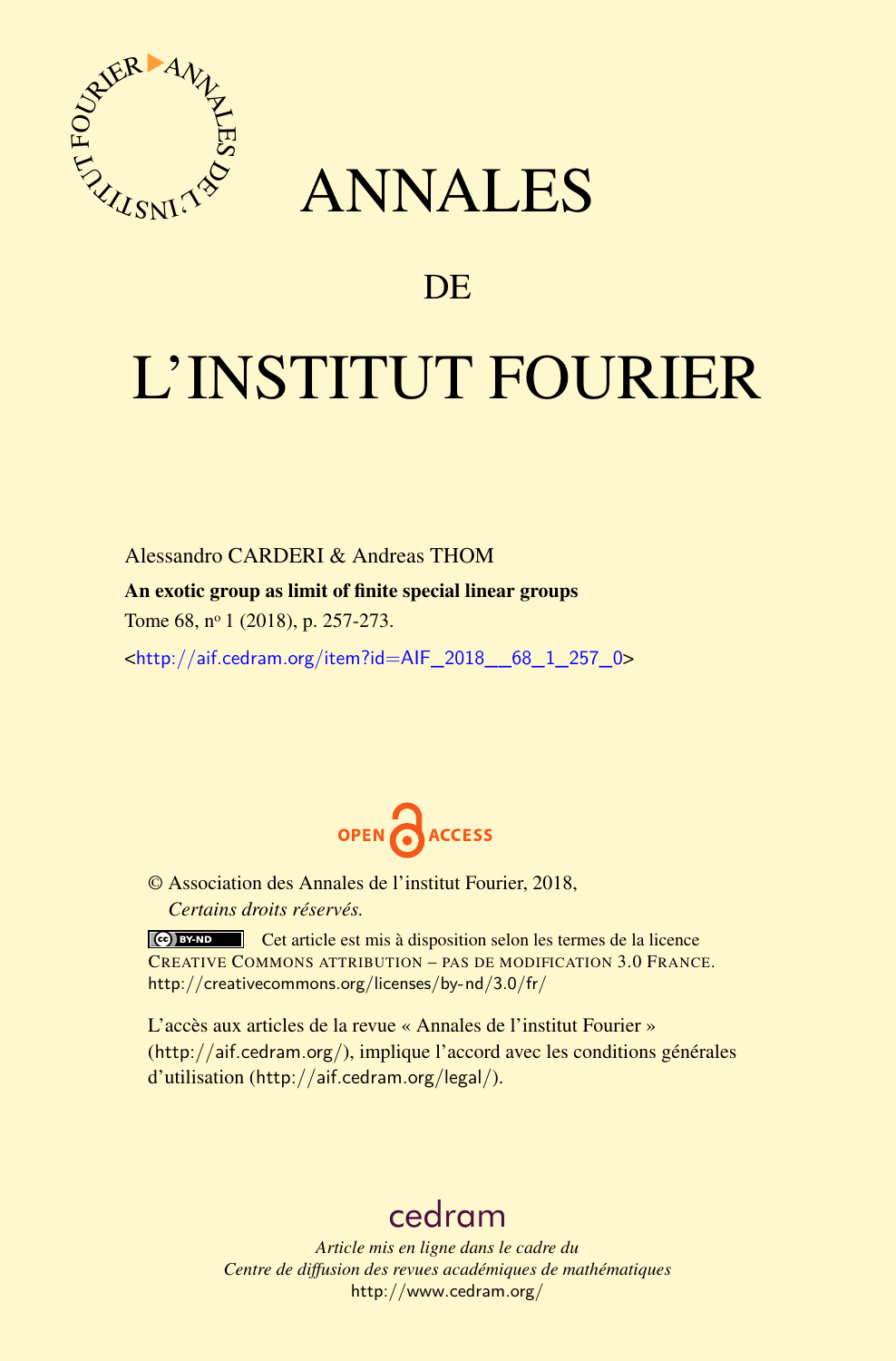### AN EXOTIC GROUP AS LIMIT OF FINITE SPECIAL LINEAR GROUPS

**by Alessandro CARDERI & Andreas THOM**

ABSTRACT. — We consider the Polish group obtained as the rank-completion of an inductive limit of finite special linear groups. This Polish group is topologically simple modulo its center, it is extremely amenable and has no non-trivial strongly continuous unitary representation on a Hilbert space.

Résumé. — Nous étudions un groupe polonais obtenu comme complétion de la limite inductive de groupes linéaires spéciaux finis munis de la distance induite par le rang. Ce groupe polonais est topologiquement simple modulo son centre, extrêmement moyennable et n'a pas de représentations fortement continues non triviales sur un espace de Hilbert.

#### **Introduction**

Let  $\mathbb{F}_q$  be a finite field with  $q = p^h$  elements and let  $SL_n(q)$  be the special linear group over  $\mathbb{F}_q$ . We denote by  $\mathfrak{r}(k)$  the rank of a matrix  $k \in$  $M_n(\mathbb{F}_q)$ . We equip the groups  $SL_n(q)$  with the (normalized) rank-distance,  $d(g, h) := \frac{1}{n} \mathfrak{r}(g - h) \in [0, 1]$ . Note that d is a bi-invariant metric, which means that it is a metric such that  $d(gh, gk) = d(h, k) = d(hg, kg)$  for every  $g, h, k \in SL_n(q)$ . For every  $n \in \mathbb{N}$ , we consider the diagonal embedding

$$
\varphi_n : SL_{2^n}(q) \to SL_{2^{n+1}}(q)
$$
, defined by  $\varphi_n(g) := \begin{pmatrix} g & 0 \\ 0 & g \end{pmatrix}$ .

Observe that for every  $n, \varphi_n$  is an isometric homomorphism. We denote by  $A_0(q)$  the countable group arising as the inductive limit of the family  $\{(\mathrm{SL}_{2^n}(q), \varphi_n)\}_n$  and observe that we can extend the rank-metric d canonically to  $A_0(q)$ . Let  $A(q)$  be the metric-completion of  $A_0(q)$  with respect

Keywords: Polish groups, von Neumann regular rings, extreme amenability and representation theory.

<sup>2010</sup> Mathematics Subject Classification: 54H11, 16E50, 43A07, 43A65.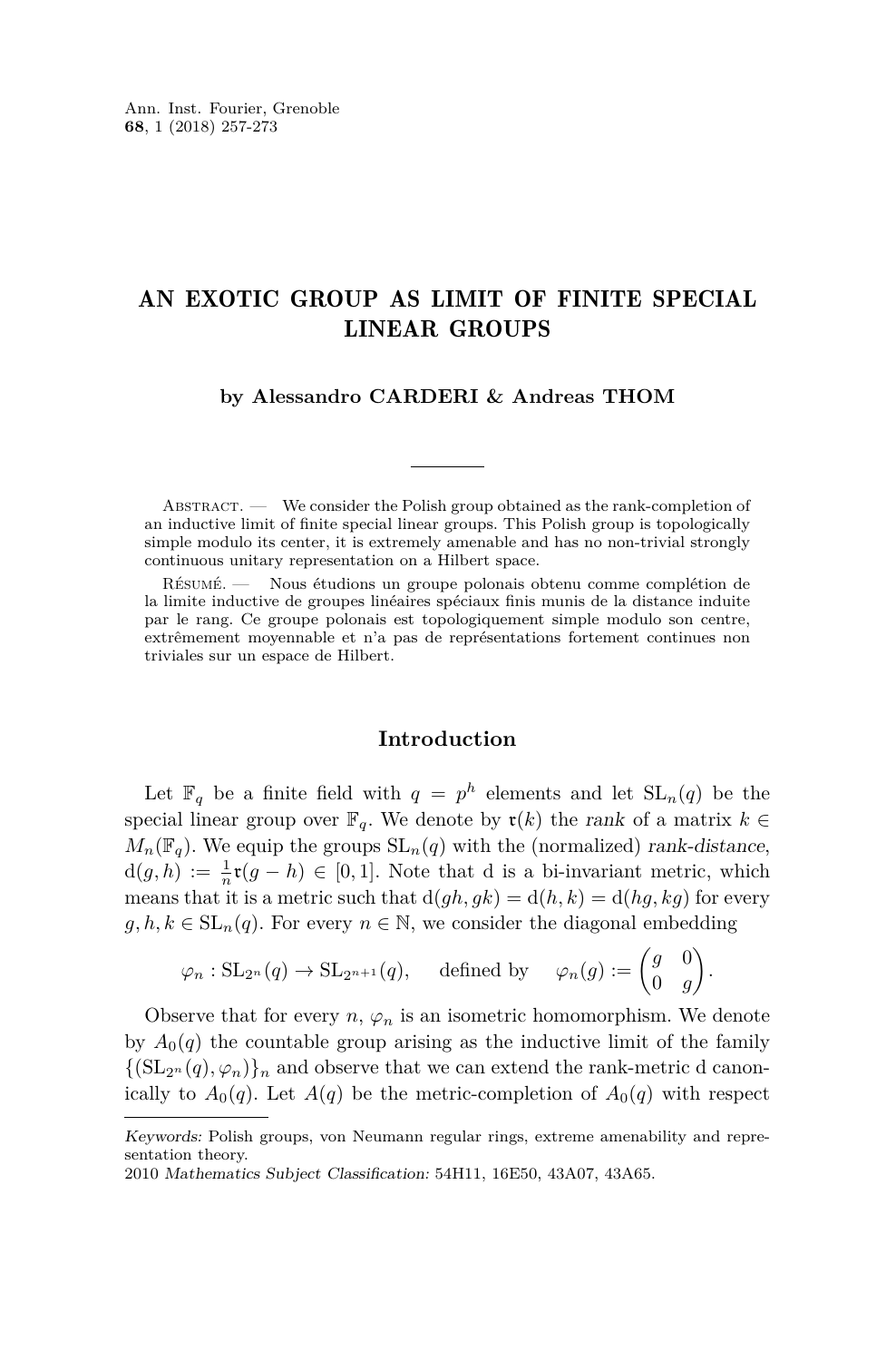to d, i.e.,  $A(q)$  is a Polish group and the natural extension of the rankmetric is complete and bi-invariant. The purpose of this note is to study the topological group  $A(q)$ .

In many ways one can think of  $A(q)$  as a finite characteristic analogue of the unitary group of the hyperfinite  $II_1$ -factor, which arises as a certain metric inductive limit of the sequence of unitary groups  $U(2) \subset U(4) \subset$  $U(8) \subset \ldots$ , analogous to the construction above. However, the group  $A(q)$ reflects at the same time in an intrinsic way asymptotic properties of the sequence of finite groups  $SL_n(q)$ , in particular of the interplay of group structure, normalized counting measure, and normalized rank-metric. In this note we want to develop this analogy and prove various results that show similarities but also differences to the  $II_1$ -factor case. Some of the techniques that we are using are inspired by the theory of von Neumann algebras whereas others are completely independent.

Our main result is the following theorem.

THEOREM. — The Polish group  $A(q)$  has the following properties:

- every strongly continuous unitary representation of *A*(*q*) on a Hilbert space is trivial,
- the group  $A(q)$  is extremely amenable,
- the center of  $A(q)$  is isomorphic to  $\mathbb{F}_q^{\times}$  and the quotient by its center is topologically simple,
- it contains every countable amenable group and, in case *q* is odd, the free group on two generators as discrete subgroups.

Before we start recalling some of the concepts that are used in the statement of the theorem, let us make some further remarks. In a similar way, one can form an inductive limit of unital rings

$$
\mathbb{F}_q \subset M_2(\mathbb{F}_q) \subset M_4(\mathbb{F}_q) \subset \cdots \subset M_0(\mathbb{F}_q),
$$

where again, the normalized rank-metric allows to complete  $M_0(\mathbb{F}_q)$  to a complete von Neumann regular ring  $M(\mathbb{F}_q)$ . Following von Neumann, we can view  $M(\mathbb{F}_q)$  as the coordinatization of a continuous geometry, see [\[26\]](#page-16-0) for more details. The unit group of this ring is naturally isomorphic to  $A(q)$ . Indeed, any invertible element in  $M(\mathbb{F}_q)$  must be the limit of invertible elements and a rank-one perturbation takes care of the determinant. Note that the algebra  $M(\mathbb{F}_q)$  does not depend on the special choice of inclusions. Indeed, Halperin showed in [\[18\]](#page-16-1) that (in complete analogy to the  $II_1$ -factor situation) any choice whatsoever yields the same algebra. We thank Gábor Elek for pointing out Halperin's work.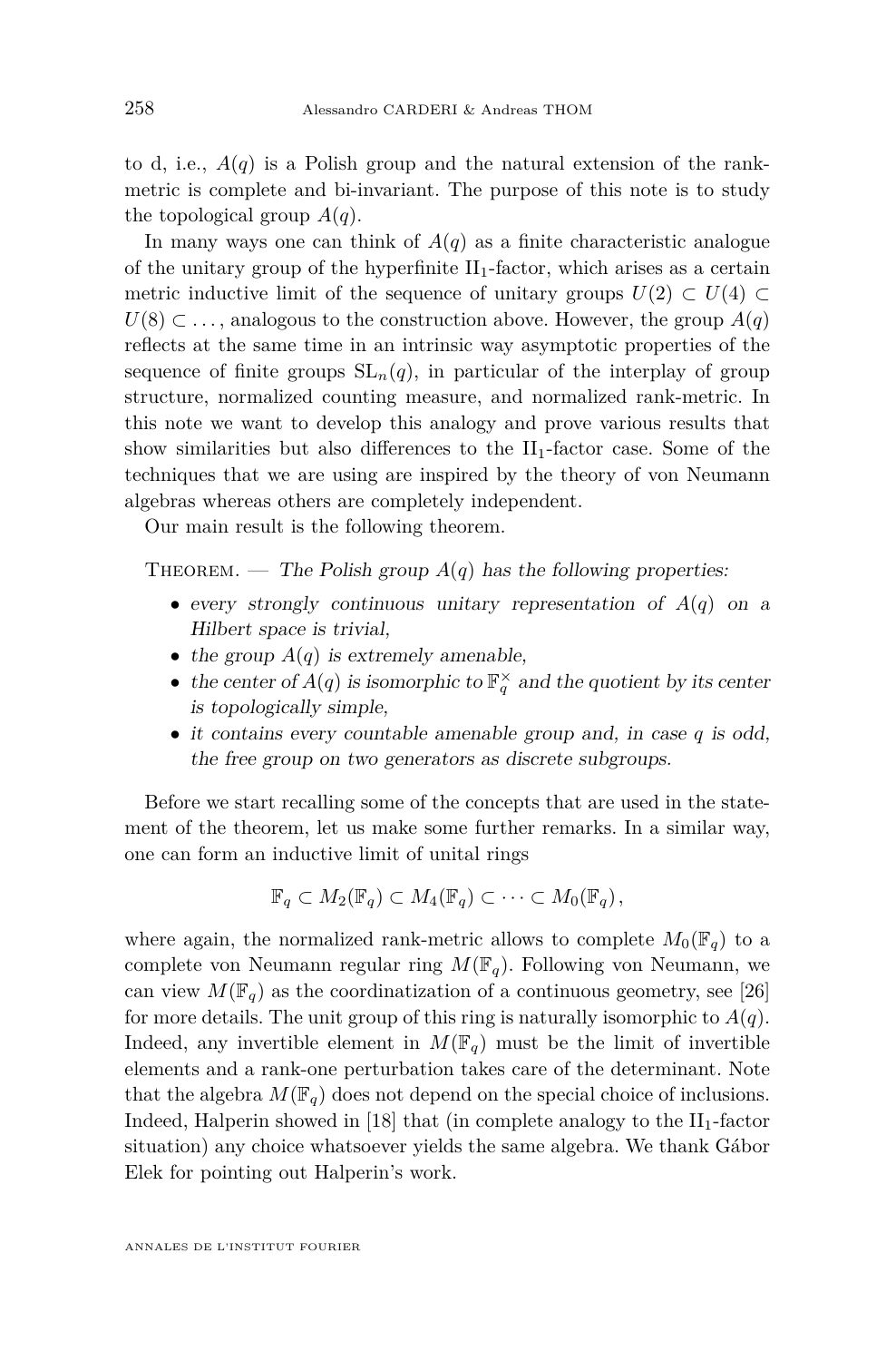#### **Unitary representability**

We recall that a group is unitarily representable if it embeds in the unitary group of a Hilbert space as a topological group and it is exotic if every continuous unitary representation on a Hilbert space is trivial, see [\[3\]](#page-15-0). While all second countable locally compact groups are unitarily representable (via the regular representation) there are several examples of Polish groups that are not unitarily representable. For example, the Banach space  $\ell^p$  is unitarily representable if and only if  $1 \leq p \leq 2$ , [\[24\]](#page-16-2), see also [\[11,](#page-16-3) [12\]](#page-16-4). The first example of an exotic group was found by Herer and Christensen in [\[19\]](#page-16-5) and a surprising result of Megrelishvili, [\[25\]](#page-16-6), states that the group of orientation preserving homeomorphisms of the interval has no non-trivial unitary representation (not even a representation on a reflexive Banach space). However, most of the known examples of exotic groups are either abelian or do not have a compatible bi-invariant metric.

#### **Amenability and extreme amenability**

A topological group is said to be amenable if there exists an invariant mean on the commutative  $C^*$ -algebra of left-uniformly continuous complexvalued functions on the group. It is a standard fact that any topological group that admits a dense locally finite subgroup is amenable. In particular, the group  $A(q)$  is amenable for any prime-power *q*. See [\[4,](#page-15-1) Appendix G] for more details.

A topological group is said to be extremely amenable if each continuous action of the group on a compact topological space admits a fixed point. See [\[28\]](#page-16-7) for more details. Let us remark that every amenable exotic group is extremely amenable. Indeed, by amenability, any action on a compact space preserves a probability measure; since the Koopman representation of the action is by hypothesis trivial, the measure has to be a Dirac measure. The first example of an extremely amenable group was found by Herer and Christensen and they proved extreme amenability exactly by showing that the group is amenable and exotic. Nowadays, several examples of extremely amenable groups are known, for example the unitary group of a separable Hilbert space [\[17\]](#page-16-8), the automorphism group of a standard probability space [\[13\]](#page-16-9), and the full group of a hyperfinite equivalence relation [\[14\]](#page-16-10). However as for the previous property, most of the known examples do not have a compatible bi-invariant metric.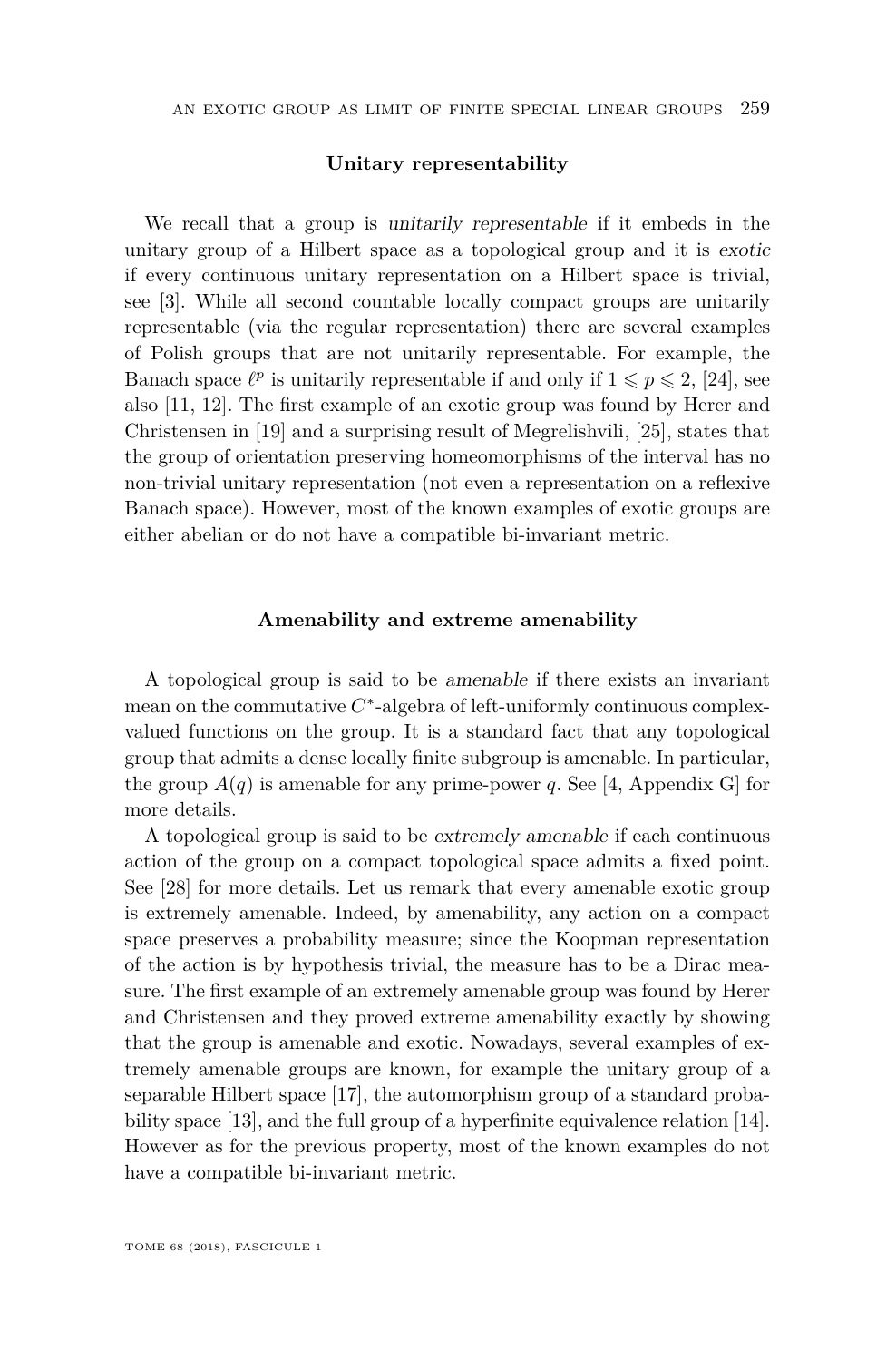#### **Generalizations and Open problems**

The proof of the theorem is robust and can be generalized to other (inductive) sequences of non-abelian finite (quasi-)simple groups of increasing rank. Let us finish the introduction by listing a number of open problems that we find interesting and challenging.

- Is  $A(q)$  contractible?
- Is  $A(q)/\mathbb{F}_q^{\times}$  simple?
- Does it have a unique Polish group topology?
- More generally, is every homomorphism from  $A(q)$  to another Polish group automatically continuous?
- Does it have (isometric) representations on a reflexive Banach space?
- Does  $A(q)/\mathbb{F}_q^{\times}$  have the bounded normal generation property, see [\[5\]](#page-15-2)?

The first question has a positive answer in the case of the hyperfinite  $II_1$ factors by work of Popa–Takesaki [\[30\]](#page-16-11), but we were unable to generalize the methods to our setting. A more detailed study of the more basic properties of the algebras  $M(\mathbb{F}_q)$  and their unit groups  $A(q)$  will be subject of another study.

#### **1. No non-trivial unitary representations**

In this first section, we will prove that  $A(q)$  has no non-trivial continuous representation on a Hilbert space, that is we will show that  $A(q)$  is exotic.

DEFINITION 1.1. — A complex continuous function  $\psi$  on a Polish group *G* is positive definite if  $\psi(1_G) = 1$  and for every  $a_1, \ldots, a_n \in \mathbb{C}$  and all  $g_1, \ldots, g_n \in G$ , we have

$$
\sum_{i,j=1}^{n} a_i \bar{a}_j \psi(g_j^{-1} g_i) \geq 0.
$$

A positive definite function  $\chi$  is a character if it is conjugation invariant, that is for every  $g, h \in G$ , we have  $\chi(hgh^{-1}) = \chi(g)$ .

We will use some easy facts about positive definite functions which are covered in the Appendix C of [\[4\]](#page-15-1). For example the Cauchy–Schwarz inequality for positive functions implies that such functions have their maximal value at the identity so that any positive definite function is bounded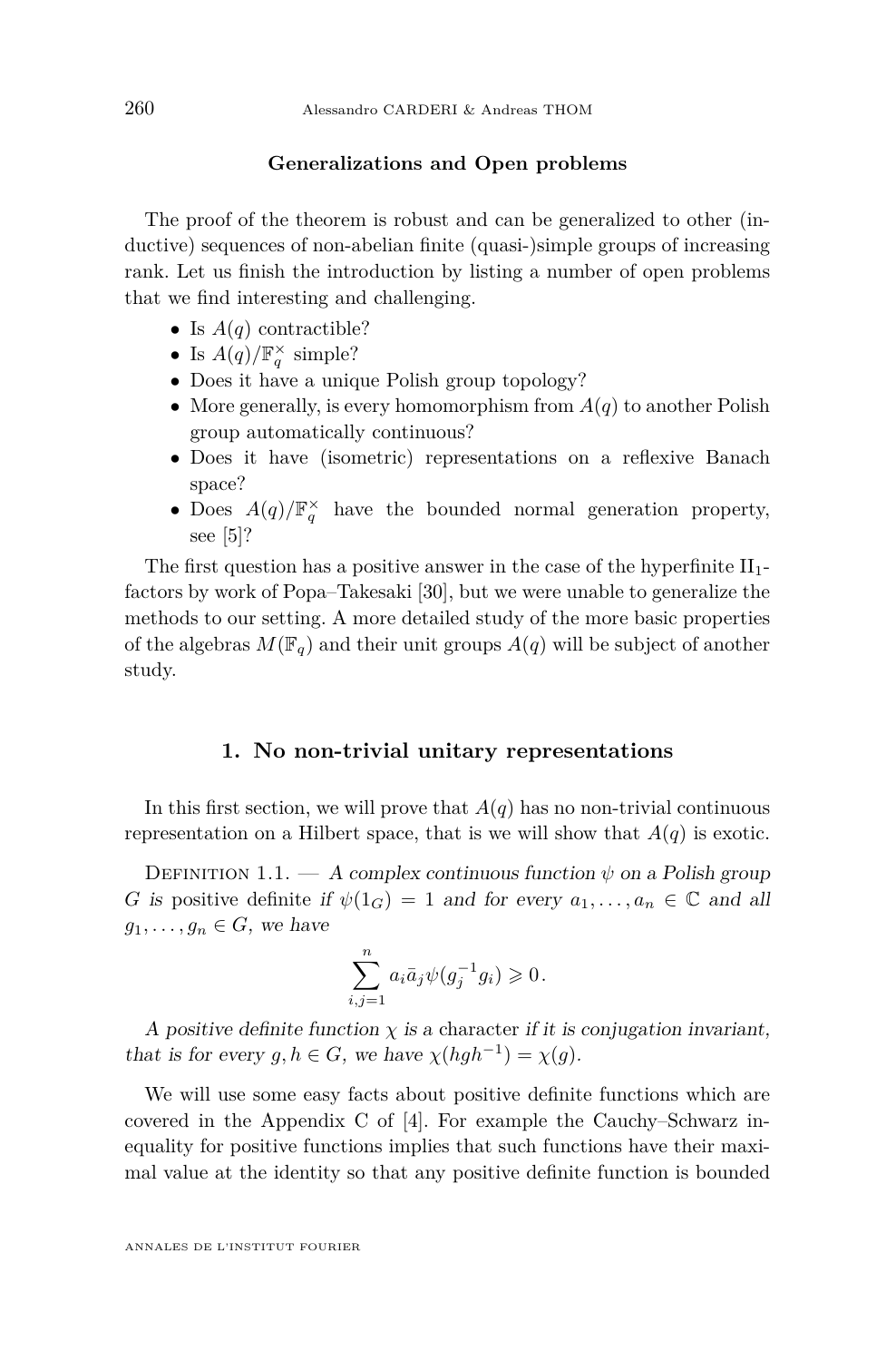in absolute value by 1. We say that a positive definite function is trivial if  $\psi(q) = 1$  for every  $q \in G$ . Every positive definite function  $\psi$  also satisfies the following standard inequality, which can be found in [\[4,](#page-15-1) Proposition C.4.2]:

<span id="page-5-1"></span>
$$
(\star) \qquad |\psi(g) - \psi(h)|^2 \leq 2(1 - Re(\psi(g^{-1}h))).
$$

There is an important relation between positive definite functions and unitary representations: the GNS construction; any positive definite function gives rise to a unitary representation and the diagonal matrix coefficients of any unitary representation are positive definite functions. In particular, a group without any non-trivial continuous positive definite function has no non-trivial strongly continuous unitary representation on a Hilbert space, see [\[4,](#page-15-1) Appendix C] for more informations.

The following useful proposition will be needed in the course of the proof.

<span id="page-5-0"></span>PROPOSITION 1.2. — Let  $n, m \in \mathbb{N}$ . The canonical inclusion  $SL_{2^n}(q) \hookrightarrow$  $A_0(q)$  extends to an isometric homomorphism  $SL_{2^n}(q^{2^m}) \hookrightarrow A_0(q)$ .

Proof. — For every *k*, the field  $\mathbb{F}_{q^{2^{k+1}}}$  is an algebraic extension of degree 2 of  $\mathbb{F}_{q^{2^k}}$ , hence there exists  $\sigma_k \in \mathbb{F}_{q^{2^{k+1}}}$  such that  $\{1, \sigma_k\}$  is a  $\mathbb{F}_{q^{2^k}}$ base of  $\mathbb{F}_{q^{2k+1}}$  and there are  $\alpha_k, \beta_k \in \mathbb{F}_{q^{2k}}$  such that  $\sigma_k^2 = \alpha_k \sigma_k + \beta_k$ . For every *k*, and for every  $g \in SL_{2^n}(q^{2^{k+1}})$  there are  $g_0, g_1 \in M_{2^n}(\mathbb{F}_{q^{2^k}})$  such that  $q = q_0 + \sigma_k q_1$ . We define

$$
I_{n,k}: M_{2^n} \left( q^{2^{k+1}} \right) \to M_{2^{n+1}} \left( q^{2^k} \right), \quad \text{as} \quad I_{n,k}(g) := \begin{pmatrix} g_0 & \beta_k g_1 \\ g_1 & g_0 + \alpha_k g_1 \end{pmatrix}.
$$

It is a straightforward computation to show that for every  $g, h \in$ *M*<sub>2</sub><sup>*n*</sup>( $\mathbb{F}_{q^{2^{k+1}}}$ ), we have that *I*<sub>*n*,*k*</sub>(*gh*) = *I*<sub>*n*,*k*</sub>(*g*)*I*<sub>*n*,*k*</sub>(*h*). Moreover, if *g* ∈  $SL_{2^n}(q)$ , then  $\det(I_{n,k}(q)) = 1$ :

$$
\det\begin{pmatrix} g_0 & \beta_k g_1 \\ g_1 & g_0 + \alpha_k g_1 \end{pmatrix} = \det\begin{pmatrix} g_0 + \sigma_k g_1 & \sigma_k g_0 + (\alpha_k \sigma_k + \beta_k) g_1 \\ g_1 & g_0 + \alpha_k g_1 \end{pmatrix}
$$
\n
$$
= \det\begin{pmatrix} g_0 + \sigma_k g_1 & 0 \\ g_1 & g_0 + (\alpha_k - \sigma_k) g_1 \end{pmatrix}
$$

by hypothesis  $det(g_0 + \sigma_k g_1) = 1$  and  $\alpha_k - \sigma_k$  is the Galois-conjugate of  $\sigma_k$ , hence  $\det(g_0 + (\alpha_k - \sigma_k)g_1) = 1$ . This proves that  $I_{n,k} : SL_{2^n}(q^{2^{k+1}}) \to$  $SL_{2^{n+1}}(q^{2^k})$  is a well-defined group homomorphism. The homomorphism *I*<sub>*n,k*</sub> is also isometric, in fact  $v = v_0 + \sigma_k v_1 \in \text{ker}(g)$  if and only if  $(v_0, v_1) \in$  $\ker(I_{n,k}(g))$ . Composing the maps

$$
I_{m+n-1,0} \circ \cdots \circ I_{n+1,m-2} \circ I_{n,m-1} \colon SL_{2^n}(q^{2^m}) \to SL_{2^{n+m}}(q)
$$

TOME 68 (2018), FASCICULE 1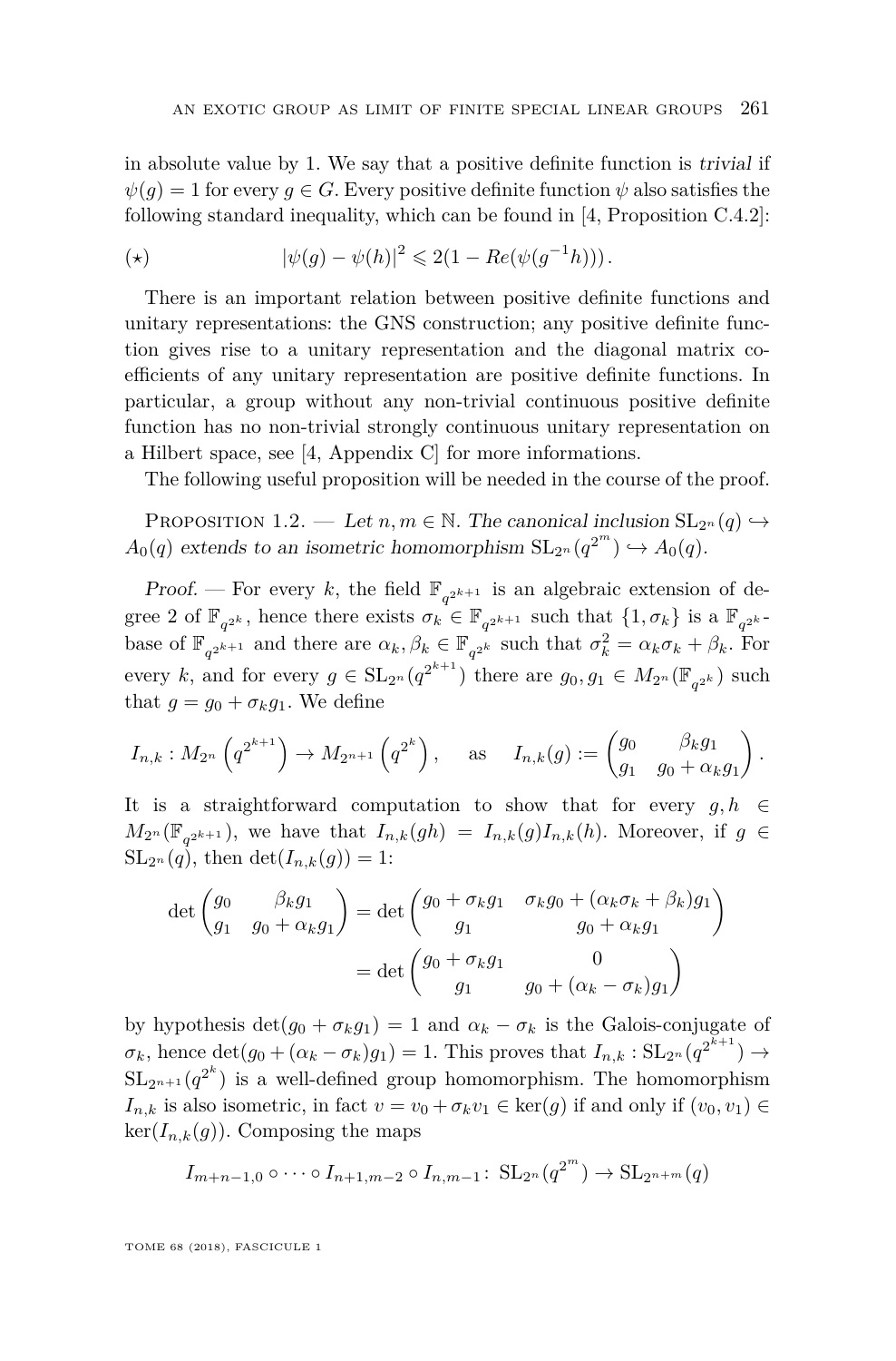we obtain an inclusion  $SL_{2^n}(q^{2^m}) \hookrightarrow A_0(q)$  that extends the standard inclusion  $SL_{2n}(q) \hookrightarrow A_0(q)$ . This finishes the proof.

Remark  $1.3.$  — Using the idea in the proof of Proposition [1.2,](#page-5-0) one can even show that the inclusion  $SL_{2^n}(q) \hookrightarrow A_0(q)$  extends to  $SL_{2^n}(q^{2^{\infty}}) :=$ ∪<sub>n</sub> SL<sub>2<sup>*n*</sup></sub>( $q^{2^m}$ ), a special linear group over an infinite field. The characters of the group  $SL_{2^n}(q^{2^{\infty}})$  were completely classified by Kirillov [\[20\]](#page-16-12) for  $n > 1$ and by the work of Peterson and the second author [\[29\]](#page-16-13) for  $n = 1$ . Any non-trivial irreducible character of  $SL_{2^n}(q^{\infty})$  is induced by its center, that is,  $\chi(q) = \chi(h)$  for every non-central  $q, h \in SL_{2^n}(q^{\infty})$ . This can be used in a straightforward way to show that the group  $A(q)$  has no non-trivial continuous character. Note that  $\text{Alt}(2^n) \subset \text{SL}_{2^n}(q)$  and that also the work of Dudko and Medynets [\[7\]](#page-15-3) can be invoked to study characters on *A*(*q*).

Now, Theorem 2.22 of [\[1\]](#page-15-4) states that any amenable Polish group which admits a complete bi-invariant metric is unitary representable if and only if its characters separate the points. Whence, our observation from above implies readily that  $A(q)$  cannot be embedded into any unitary group of a Hilbert space as a topological group. Note that only recently, non-amenable polish groups with a complete bi-invariant metric were found, which are unitarily representable but fail to have sufficiently many characters, see [\[2\]](#page-15-5).

In order to show that  $A(q)$  does not have any unitary representation on a Hilbert space, we will show that every continuous positive definite function is trivial. For this, we need the following lemma.

LEMMA 1.4. — Let *q* be a prime power and let  $\psi$ :  $SL_n(q) \to \mathbb{C}$  be a positive definite function. If there exists a non-central element  $g \in SL_n(q)$ such that  $|1 - \psi(x^{-1}gx)| < \varepsilon$  for some  $\varepsilon \in (0,1)$  and for all  $x \in SL_n(q)$ , then

$$
|1 - \psi(h)| < 9(2\varepsilon + 16/q)^{1/2}, \quad \forall \ h \in SL_n(q).
$$

Proof. — We set

$$
\chi(h) := \frac{1}{|\operatorname{SL}_n(q)|} \sum_{x \in \operatorname{SL}_n(q)} \psi(x^{-1}hx)
$$

and note that  $\chi: SL_n(q) \to \mathbb{C}$  is a character. Hence, we can write

$$
\chi(h) = \lambda + \sum_{\pi} \lambda_{\pi} \chi_{\pi}(h), \quad h \in SL_n(q),
$$

where  $\pi$  runs through the non-trivial irreducible representations  $\pi$  of  $SL_n(q)$ ,  $\chi_{\pi}$  denotes the normalized character of  $\pi$ , and  $\lambda + \sum_{\pi} \lambda_{\pi} = 1$ ,  $\lambda \geq 0$  and  $\lambda_{\pi} \geq 0$  for all  $\pi$ . By a result of Gluck ([\[15,](#page-16-14) Theorem 3.4 and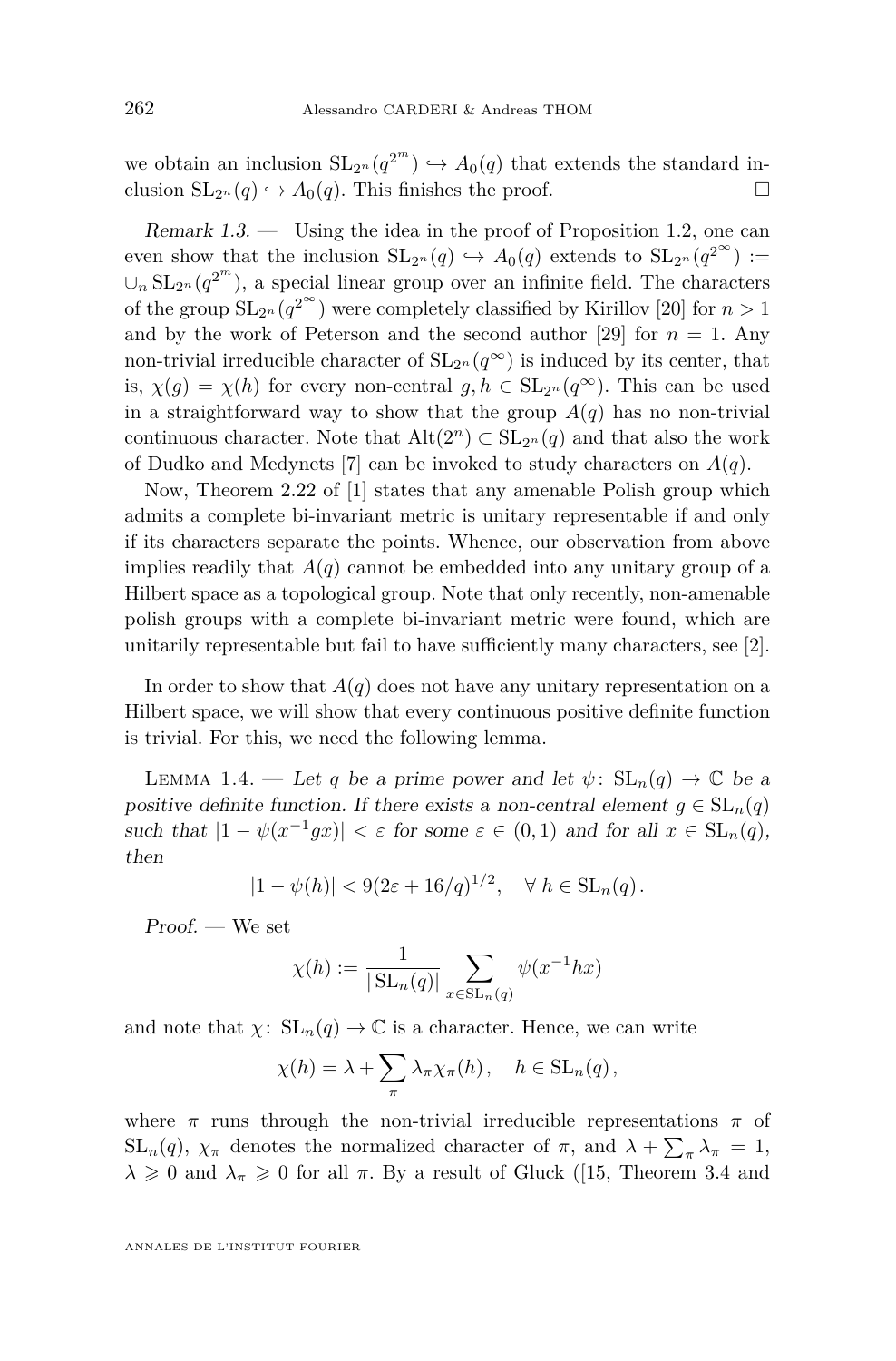Theorem 5.3]), for every non-central element  $h \in SL_n(q)$  and every nontrivial, normalized, and irreducible character  $\chi_{\pi}$  we have  $|\chi_{\pi}(h)| < 8/q$ . By our assumption  $|1 - \chi(g)| < \varepsilon$  and thus

$$
\lambda = \chi(g) - \sum_{\pi} \lambda_{\pi} \chi_{\pi}(g) > 1 - \varepsilon - 8/q.
$$

We conclude that

$$
|1 - \chi(h)| \leq |\chi(h) - \lambda| + (1 - \lambda) \leq 2(1 - \lambda) < 2\varepsilon + 16/q, \quad \forall \ h \in \mathrm{SL}_n(q).
$$

For fixed *h*, the preceding inequality, Markov's inequality and the fact that  $\varphi$  is bounded in absolute value by 1 imply that

$$
\left| \left\{ x \in SL_n(q) \mid |1 - \psi(x^{-1}hx)| \geq 3(2\varepsilon + 16/q) \right\} \right| \leq \frac{|{\rm SL}_n(q)|}{3}
$$

and hence that at least 2*/*3 of all elements in the conjugacy class of *h* satisfy

$$
|1 - \psi(k)| < 3(2\varepsilon + 16/q).
$$

Since this holds for all conjugacy classes, we can set

$$
A := \{ k \in SL_n(q) \, | \, |1 - \psi(k)| < 3(2\varepsilon + 16/q) \}
$$

and conclude that  $|A| \geq 2/3 \cdot |\mathrm{SL}_n(q)|$ . Therefore for any  $h \in \mathrm{SL}_n(q)$ , the set *A* ∩ *hA*<sup>-1</sup> ≠ ∅ and thus there exist *k*<sub>1</sub>, *k*<sub>2</sub> ∈ *A* such that *h* = *k*<sub>1</sub>*k*<sub>2</sub>. So the inequality  $(\star)$  yields

$$
|\psi(k_1) - \psi(h)|^2 \leq 2(1 - Re(\psi(k_2))) \leq 6(2\varepsilon + 16/q)
$$

and hence

$$
\begin{aligned} |1-\psi(h)|\leqslant&|\psi(1)-\psi(k_1)|+|\psi(k_1)-\psi(h)|\\ \leqslant& 3(2\varepsilon+16/q)+ (6(2\varepsilon+16/q))^{1/2}\leqslant 9(2\varepsilon+16/q)^{1/2}\,. \end{aligned}
$$

This proves the claim.

Let us now fix a positive definite function  $\psi: A(q) \to \mathbb{C}$ . Let  $\varepsilon > 0$ and choose  $\delta > 0$  such that  $d(1_{A(q)}, x) < \delta$  implies  $|1 - \psi(x)| < \varepsilon$ . For *n* large enough, the group  $SL_{2n}(q)$  will contain a non-central element g with  $d(1_{A(q)}, g) < \delta$ . By conjugation invariance of the metric, we conclude that  $|1 - \psi(xgx^{-1})| < \varepsilon$  for all  $x \in A(q)$ . Moreover,  $SL_{2^n}(q) \subset SL_{2^n}(q^m)$  $A(q)$  as explained in Proposition [1.2.](#page-5-0) So applying the previous lemma to  $SL_{2^n}(q^m)$ , we get that the restriction of  $\psi$  to  $SL_{2^n}(q)$  satisfies

$$
|1 - \psi(h)| < 9(2\varepsilon + 16/q^m)^{1/2}, \quad \forall \ h \in \mathrm{SL}_{2^n}(q).
$$

Since this holds for any  $m \in \mathbb{N}$ , we conclude that  $|1 - \psi(h)| \leq 9(2\varepsilon)^{1/2}$  for all  $h \in SL_{2^n}(q)$  and *n* large enough. Since  $\varepsilon > 0$  was arbitrary, we must

TOME 68 (2018), FASCICULE 1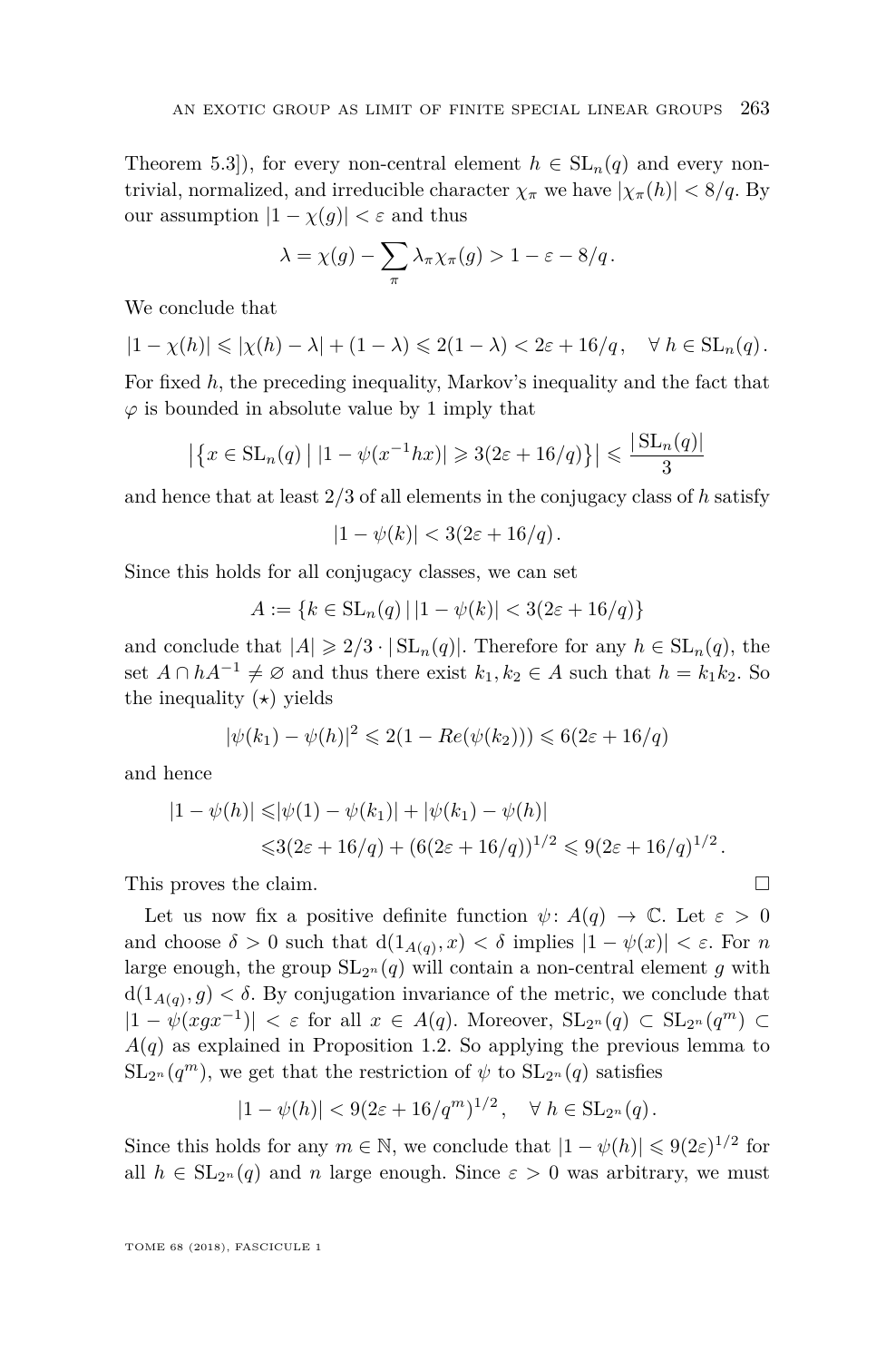have that the restriction of  $\psi$  to any  $SL_{2^n}(q)$  is trivial, and hence by density of  $A_0(q)$  in  $A(q)$  we can conclude the proof.

Remark  $1.5.$  — For the proof of our main theorem, it is not necessary to apply Gluck's concrete estimates. Indeed, it follows already from Kirillov's work on characters of  $SL_n(k)$  for infinite fields  $k$  [\[20\]](#page-16-12) that character values of non-central elements in  $SL_n(q)$  have to be uniformly small as q tends to infinity. This is enough to conclude the proof. One can see the existence of small uniform bounds either by going through the techniques in Kirillov's proof (see also [\[29,](#page-16-13) proof of Theorem 2.4]) or by applying Kirillov's character rigidity to a suitable ultra-product of finite groups  $SL_n(q)$  (for *n* fixed and *q* variable) which can be identified with  $SL_n(k)$ , where *k* is the associated ultraproduct of finite fields, which is itself an infinite field.

#### **2. A second route to extreme amenability**

#### **2.1. Lévy groups**

As outlined in the beginning, every amenable and exotic group is extremely amenable. However, there is a different route to extreme amenability using the phenomenon of measure-concentration. In this section, we want to show that  $A(q)$  is a Lévy group and hence extremely amenable. See [\[28\]](#page-16-7) for more background on this topic. A similar approach was recently carried out in [\[6\]](#page-15-6) to give a direct proof that the unitary group of the hyperfinite  $II_1$ -factor is extremely amenable. As a by-product, we can give explicit bounds on the concentration function that are useful to give quantitative bounds in various non-commutative Ramsey theoretic applications.

DEFINITION 2.1. — A metric measure space  $(X, d, \mu)$  consists in a set X equipped with a distance d and measure  $\mu$  which is Borel for the topology induced by the metric, see [\[28\]](#page-16-7). In the following we will always assume that  $\mu$  is a probability measure. Given a subset  $A \subset X$  we will denote by  $N_r(A)$ the *r*-neighbourhood of *A*, i.e.,  $N_r(A) := \{x \in X \mid \exists y \in A, d(x, y) < r\}.$ The concentration function of  $(X, d, \mu)$  is defined as

(2.1) 
$$
\alpha_{(X,\mathbf{d},\mu)}(r) := \sup \left\{ 1 - \mu(N_r(A)) \middle| A \subset X, \ \mu(A) \geq \frac{1}{2} \right\}, \ r > 0.
$$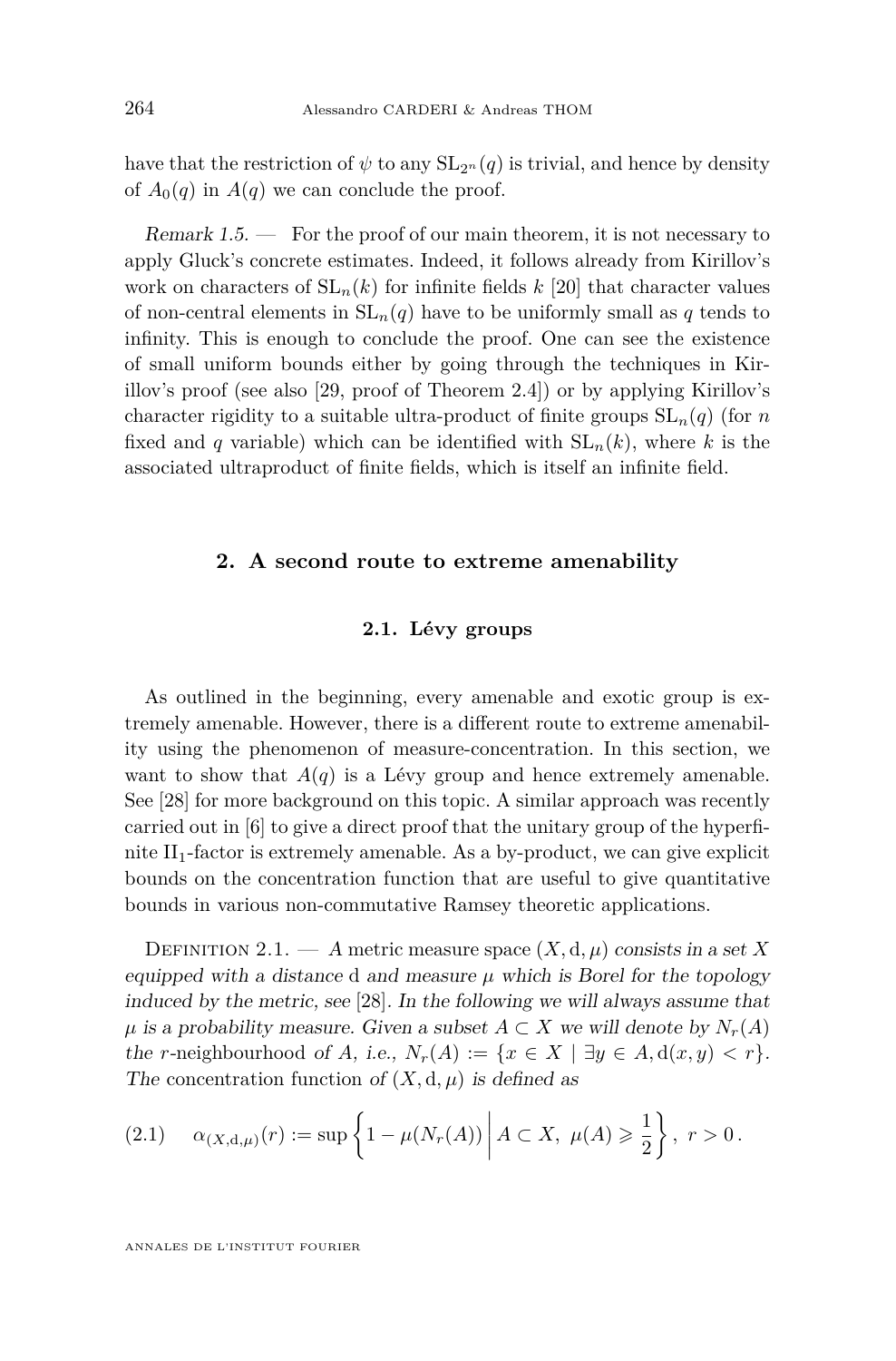DEFINITION 2.2. — A sequence of metric measure spaces  $(X_n, d_n, \mu_n)$ with diameter constant equal to 1, is a Lévy family if for every  $r \geq 0$ ,

$$
\alpha_{(X_n,d_n,\mu_n)}(r) \to 0.
$$

A Polish group *G* (with compatible metrid d) is called a Lévy group if there exists a sequence  $(G_n)_n$  of compact subgroups of G equipped with their normalized Haar measure  $\mu_n$ , such that  $(G_n, d |_{G_n}, \mu_n)$  is a Lévy family. If this is the case, we say that the measure concentrates along the sequence of subgroups.

The relationship with extreme amenability is given by the following theorem which can be found in [\[28,](#page-16-7) Theorem 4.1.3].

THEOREM  $2.3.$  — Every Lévy group is extremely amenable.

Our second route to extreme amenability is therefore to show that  $(\mathrm{SL}_{2^n}(q))_n$  is a Levy family with respect to the normalized counting measure and the normalized rank-metric.

<span id="page-9-0"></span>THEOREM  $2.4.$  — The normalized counting measure on the groups  $SL_{2^n}(q)$  concentrates with respect to the rank-metric. In particular,  $A(q)$ is a Lévy group and hence extremely amenable.

The proof of the theorem is a straightforward application of the following theorem, whose proof can be found in [\[28,](#page-16-7) Theorem 4.5.3] or [\[21,](#page-16-15) Theorem 4.4]

THEOREM 2.5. — Let *G* be a compact metric group, metrized by a biinvariant metric d, and let

 ${1}$  =  $H_0 < H_1 < H_2 < \cdots < H_n = G$ 

be a chain of subgroups. Denote by  $a_i$  the diameter of the homogenous space  $H_i/H_{i-1}$ ,  $i = 1, \ldots, n$ , with regard to the factor metric. Then the concentration function of the metric-measure space  $(G, d, \mu)$ , where  $\mu$  is the normalized Haar measure, satisfies

$$
\alpha_G(r) \leqslant 2 \exp\left(-\frac{r^2}{16\sum_{i=1}^n a_i^2}\right).
$$

Proof of Theorem [2.4.](#page-9-0) — Let us fix a base  $\{e_1, \ldots, e_n\}$  of  $\mathbb{F}_q^n$ . Let  $H \leq$  $SL_n(q)$  be the subgroup isomorphic to  $SL_{n-1}(q)$  of matrices  $(h_{ij})_{ij}$  such that  $h_{in} = h_{ni} = 0$  for every  $i \neq n$  and  $h_{nn} = 1$ . Using the previous theorem, it is enough to show that the diameter of  $SL_n(q)/H$  is smaller than  $\frac{3}{n}$ . For this, it is enough to show that for every  $g \in SL_n(q)$ , there exists  $h \in H$ , such that  $\mathfrak{r}(g - h) \leq 3$ . Let *V* be a 2-dimensional vector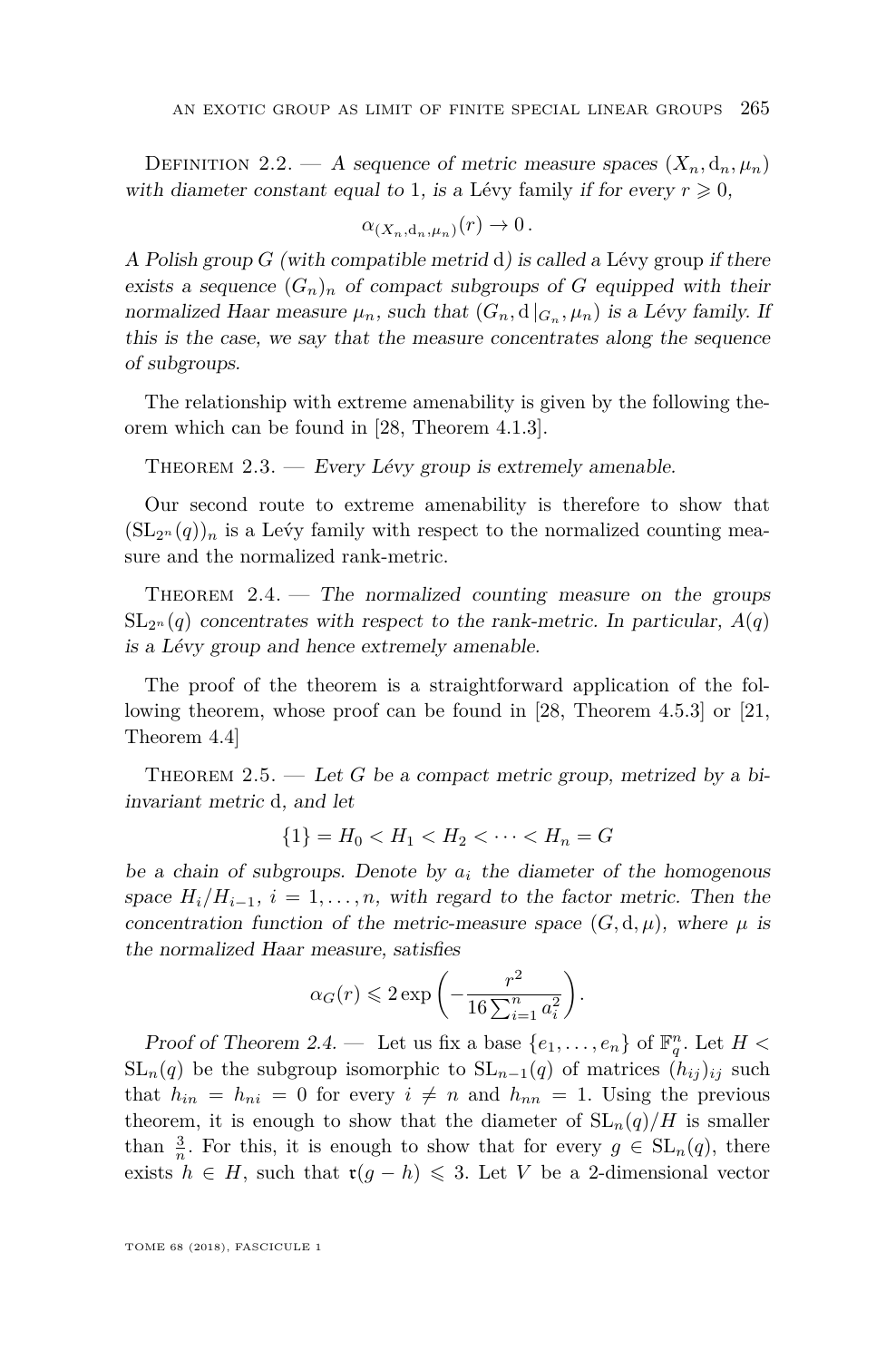space containing  $e_n$  and  $g^{-1}e_n$  and let  $V'$  be a complement. There exists  $h' \in SL(V)$  with  $g(h'(e_n)) = e_n$ . Hence,  $g(h' \oplus 1_{V'})e_n = e_n$  and we have that

$$
\mathrm{d}(g,(h'\oplus 1_{V'})g)=\frac{1}{n}\mathfrak{r}(g-(h'\oplus 1_{V'})g)=\frac{1}{n}\mathfrak{r}((h'-1_V)\oplus 0_{V'})\leqslant \frac{2}{n}\,.
$$

Finally we can consider the matrix *h* whose coefficients  $h_{ij}$  are the same of  $(h' \oplus 1_{V'})g$  for  $j \neq n$ ,  $h_{nj} := 0$  for  $j \leq n$  and  $h_{nn} = 1$ . Since  $d(h, (h' \oplus 1_{V'})g) \leq 1$  and  $h \in H$  the claim is proved.

#### **2.2. Ramsey theory**

The crucial concept behind the strategy in the previous proof is the notion of length of a metric measure space, which is bounded by the value  $(\sum_i a_i^2)^{1/2}$  as above and essentially the infimum over these quantities. The formal definition is quite technical and we invite the interested reader to check Definition 4.3.16 in [\[28\]](#page-16-7). The following lemma is immediate from our computation.

LEMMA 2.6. — The length of the metric measure space  $(SL_n(q), d, \mu_n)$  $\int \sin nt \, \text{m} \cdot \text{m} \cdot 2n^{-1/2}$ .

Any estimate on the length of a metric measure space can be used directly to get explicit bounds on the concentration phenomena, such as in the following standard lemma, whose proof is inspired by the proof of Theorem 4.3.18 in [\[28\]](#page-16-7).

<span id="page-10-0"></span>LEMMA 2.7. — Let  $(G, d, \mu)$  be a metric measure space of length L and let  $\varepsilon$  be a positive real. Then for any measurable subset  $A \subset G$  satisfying  $\mu(A) > 2e^{-\varepsilon^2/L^2}$  we have

$$
\mu(N_{4\varepsilon}(A)) \geq 1 - 2e^{-\varepsilon^2/L^2}.
$$

Proof. — Consider the function  $d_A : G \to \mathbb{R}$  defined by  $d_A(x) :=$  $d(A, x) = \inf \{ d(a, x) \mid a \in A \}$  and set  $\lambda := \int_{\mu} d_A$ . Since  $d_A$  is 1-Lipschitz, Lemma 4.3.17 in [\[28\]](#page-16-7) implies that

$$
\mu\left(\left\{x \in G \mid |d_A(x) - \lambda| \geqslant 2\varepsilon\right\}\right) \leqslant 2e^{-\varepsilon^2/L^2}.
$$

If  $\lambda \geq 2\varepsilon$ , then for every  $x \in A$  we have that  $|d_A(x) - \lambda| = \lambda \geq 2\varepsilon$  and the above inequality would give us a contradiction. Therefore we must have that  $\lambda \leq 2\varepsilon$  and

$$
1 - \mu(N_{4\varepsilon}(A)) = \mu (\{x \in G \mid d_A(x) \geq 4\varepsilon\})
$$
  
\$\leq \mu (\{x \in G \mid |d\_A(x) - \lambda| \geq 2\varepsilon\}) \leq 2e^{-\varepsilon^2/L^2}\$. \square\$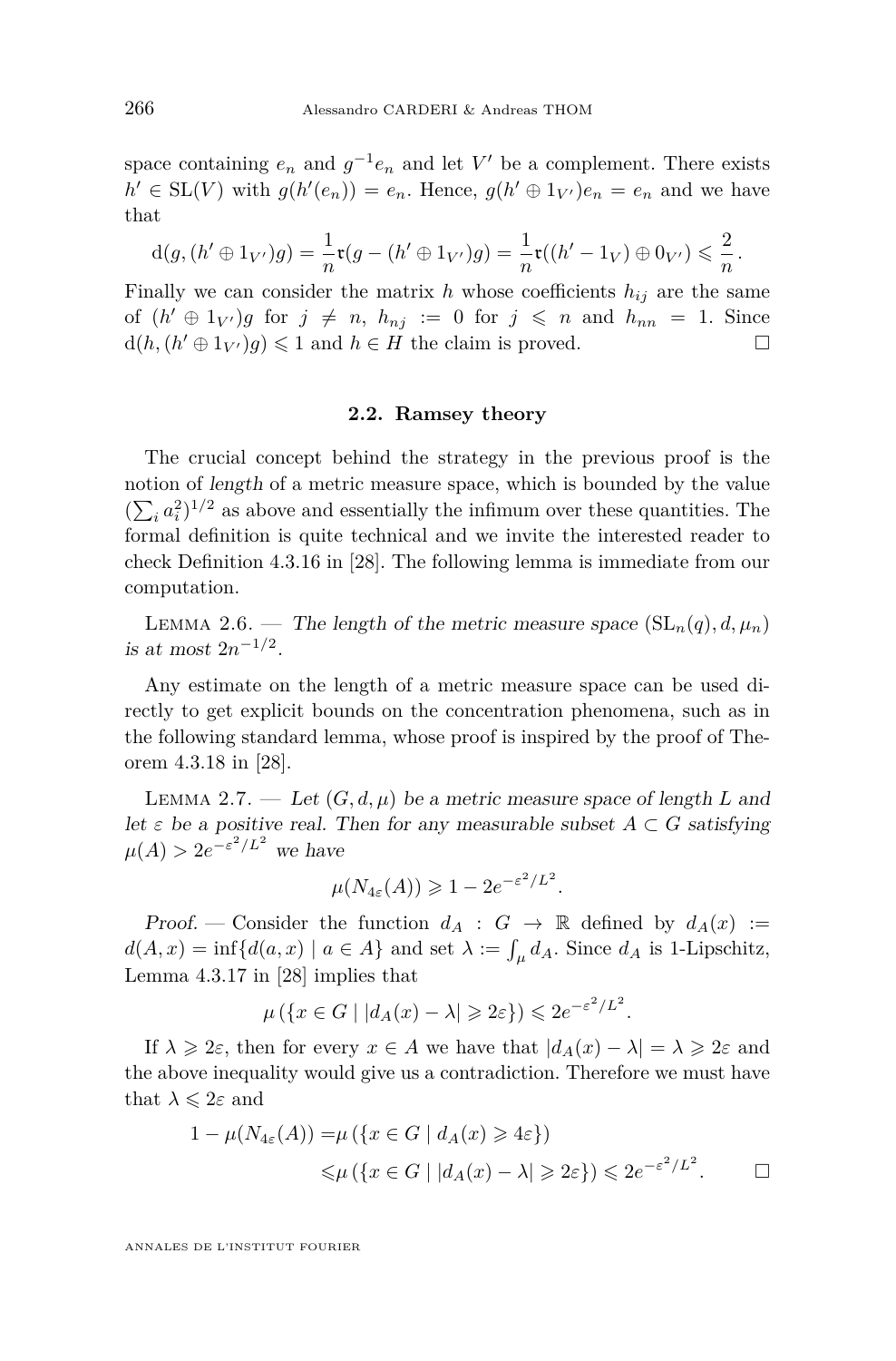Let us finish this section by applying the previously obtained bounds to deduce an explicit metric Ramsey theoretic result for the finite groups  $SL_n(q)$ .

As usual, we say that a covering  $U$  of a metric space  $X$  has Lebesgue number  $\varepsilon > 0$ , if for every point  $x \in X$  there exists an element of the cover  $U \in \mathcal{U}$  such that the *ε*-neighborhood of *x* is contained in *U*. A covering that admits a positive Lebesgue number  $\varepsilon$  will be called a uniform covering or *ε*-covering. Uniform coverings have been studied in the context of amenability, extreme amenability, and Ramsey theory in [\[31,](#page-16-16) [32\]](#page-17-0). Our main result in this section is a quantitative form of the metric Ramsey property that is satisfied by the finite groups  $SL_n(q)$ , resembling the fact the  $A(q)$ is extremely amenable.

<span id="page-11-0"></span>THEOREM 2.8. — Let  $\varepsilon > 0$ , q be a prime power, and  $k, m \in \mathbb{N}$ . If we set

$$
N := 64\varepsilon^{-2} \max\{\log(2k), \log(2m)\}\
$$

then for any  $n > N$  and any  $\varepsilon$ -cover U of  $SL_n(q)$  of cardinality at most m the following holds: for every subset  $F \subset SL_n(q)$  of cardinality at most *k*, there exists  $g \in SL_n(q)$  and  $U \in \mathcal{U}$  such that  $gF \subset U$ .

In order to illustrate the result, consider the case  $k = 3, m = 2$ . We may think of a covering by two sets as a coloring of  $SL_n(q)$  with two colors, where some group elements get both colors. This covering is uniform if for every element  $g \in SL_n(q)$  the *ε*-neighborhood of *g* can be colored by one of the two colors. Now, if  $n > 128 \cdot \varepsilon^{-2}$ , any subset of three elements  ${a, b, c} \subset SL_n(q)$  has a translate  ${qa, gb, qc}$  colored in the same color. This is in contrast to  $(\mathbb{R}/\mathbb{Z},+)$  equipped with its usual metric, since it is easy to see that this group does not admit any uniform covering.

Proof of Theorem [2.8.](#page-11-0) — Let U be the covering and for every  $U \in \mathcal{U}$ we set  $U_0 := \{x \in SL_n(q) \mid B(x,\varepsilon) \subset U\}$ . By assumption, the collection  $V := \{U_0 \mid U \in \mathcal{U}\}\$  still forms a covering of X. If the cardinality of the covering is at most *m*, there must be one element  $V \in V$  in the new covering with  $\mu_n(V) \geq \frac{1}{m}$ . Take  $U \in \mathcal{U}$  such that  $U_0 = V$  and observe that the *ε*-neighborhood of *V* is also contained in *U*. If  $n > 64 \log(2m) \varepsilon^{-2}$  then  $1/m > 2e^{-\varepsilon^2 n/64}$  and hence Lemma [2.7](#page-10-0) implies that

$$
\mu(U) \geqslant \mu(N_{\varepsilon}(V)) \geqslant 1 - 2e^{-\frac{\varepsilon^2}{16L^2}} = 1 - 2e^{-\frac{\varepsilon^2 n}{64}}.
$$

For a subset  $F \subset SL_n(q)$  we have

$$
\{g \in SL_n(q) \mid gF \subset U\} = \bigcap_{h \in F} \{g \in SL_n(q) \mid gh \subset U\} = \bigcap_{h \in F} Uh^{-1}
$$

TOME 68 (2018), FASCICULE 1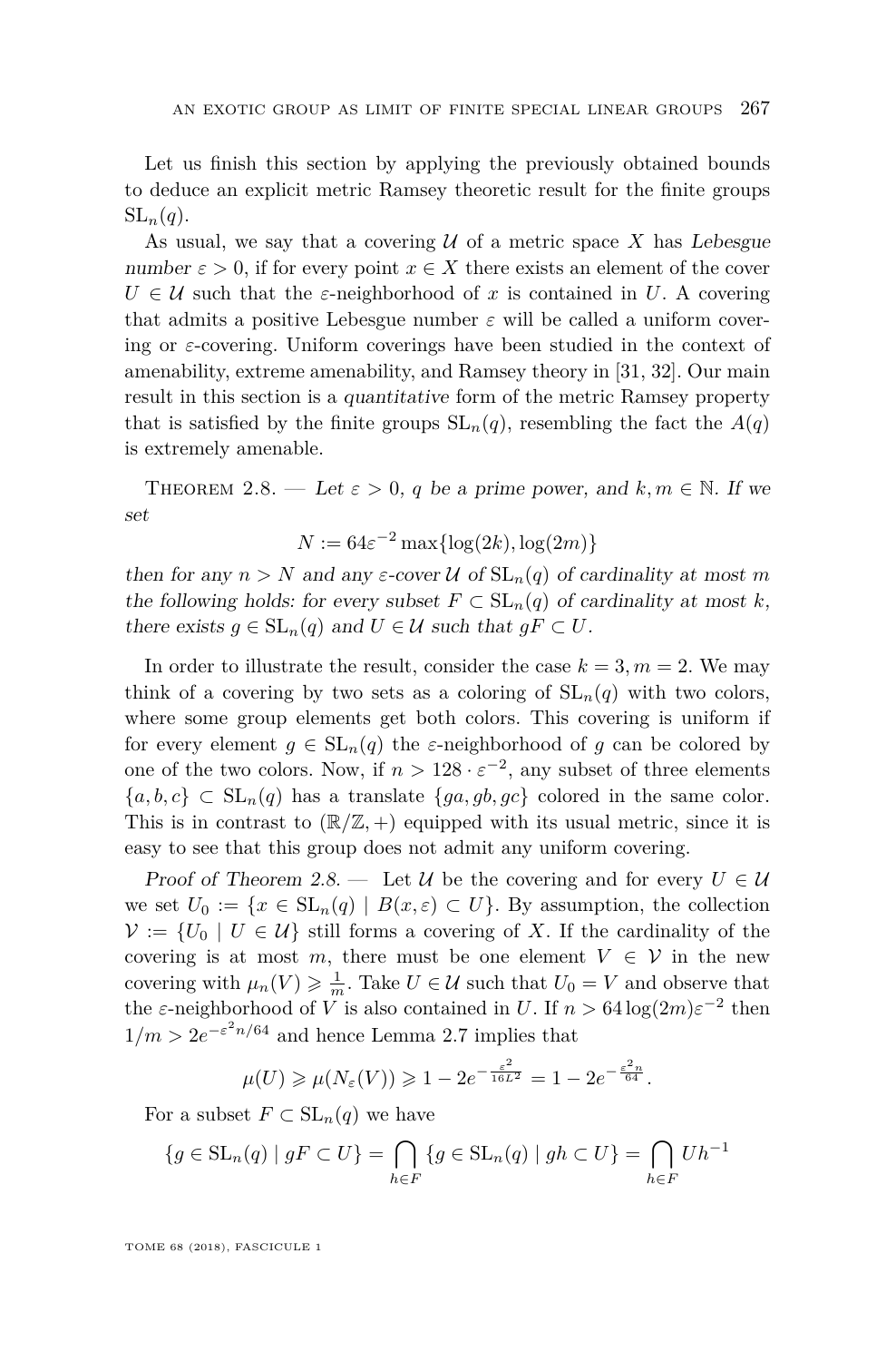and thus if  $|F| \le k$ , we get that  $\mu({g \in SL_n(q) | gF \subset U}) \ge 1$  $2k \exp(-\varepsilon^2 n/64)$ . Hence, some element  $g \in SL_n(q)$  as desired will exist as soon as  $n > 64\varepsilon^{-2} \max\{\log(2k), \log(2m)\}.$ 

#### **3. Topological simplicity of the central quotient**

In this last section, we will determine the center of  $A(q)$  and we will prove that  $A(q)$  is topologically simple modulo its center.

As we remarked in the introduction  $A(q)$  is isomorphic to the group of invertible elements of  $M(\mathbb{F}_q)$ . Therefore for every  $\alpha \in \mathbb{F}_q^{\times}$  the "diagonal matrix" whose non-zero entries are equal to  $\alpha$  is an element of  $A(q)$  and it is in the center. Let us denote by  $Z \subset A(q)$  the group of diagonal matrices with constant values,  $Z \cong \mathbb{F}_q^{\times}$ . We claim that *Z* is actually the center of  $A(q)$  and that  $A(q)/Z$  is topologically simple. Note that the quotient  $A(q)/Z$  can be understood as the completion of the metric inductive limit of the corresponding projective linear groups with respect to the projective rank-metric as studied in [\[34\]](#page-17-1).

To prove the claim, we will need the following theorem of Liebeck and Shalev which follows from [\[22,](#page-16-17) Lemma 5.4], see also [\[34\]](#page-17-1) for a discussion of the results of Liebeck–Shalev in the context of length functions on quasisimple groups.

<span id="page-12-1"></span>THEOREM 3.1 (Liebeck–Shalev). — There exists  $c \in \mathbb{N}$  such that for every  $n \in \mathbb{N}$  and for every  $g \in SL_n(q)$  with  $\delta := \min\{d(g, z) \mid z \in \mathbb{F}_q^{\times}\} > 0$ , we have  $C_{\mathrm{SL}_n(q)}(g)^{\lceil c/\delta \rceil} = \mathrm{SL}_n(q)$ .

For an element *g* of the group *H*, we denote by  $C_H(q)$  its conjugacy class. As a corollary of this theorem we obtain the following.

<span id="page-12-0"></span>PROPOSITION 3.2. — For every  $g \in A(q)$  such that  $\delta = \min\{d(g, z) \mid$  $z \in \mathbb{F}_q^{\times}$  > 0, the set  $C_{A(q)}(g)^{\lceil c/\delta \rceil} \subset A(q)$  is dense.

Before proving the propostion, let us remark that the proposition implies our claim. Let  $N < A(q)$  be a closed normal subgroup which contains strictly *Z* and take  $x \in N \setminus Z$ . By the previous proposition, there exists  $m \in \mathbb{N}$  such that  $C_{A(q)}(x)^m$  is dense, which implies that *N* is dense and therefore  $N = A(q)$ .

Proof of Proposition [3.2.](#page-12-0) — For every  $\varepsilon < \delta/2$ , we consider an element  $g' \in A_0(q)$  with  $d(g, g') \leq \varepsilon$ . Let  $n_0$  be such that  $g' \in SL_{2^{n_0}}(q)$ . By Theo-rem [3.1](#page-12-1) for every  $n \ge n_0$  we have  $C_{\mathrm{SL}_{2^n}(q)}(g')^m = \mathrm{SL}_{2^n}(q)$  for  $m := \lceil c/\delta \rceil$ , whence

$$
C_{A(q)}(g')^m \supset A_0(q).
$$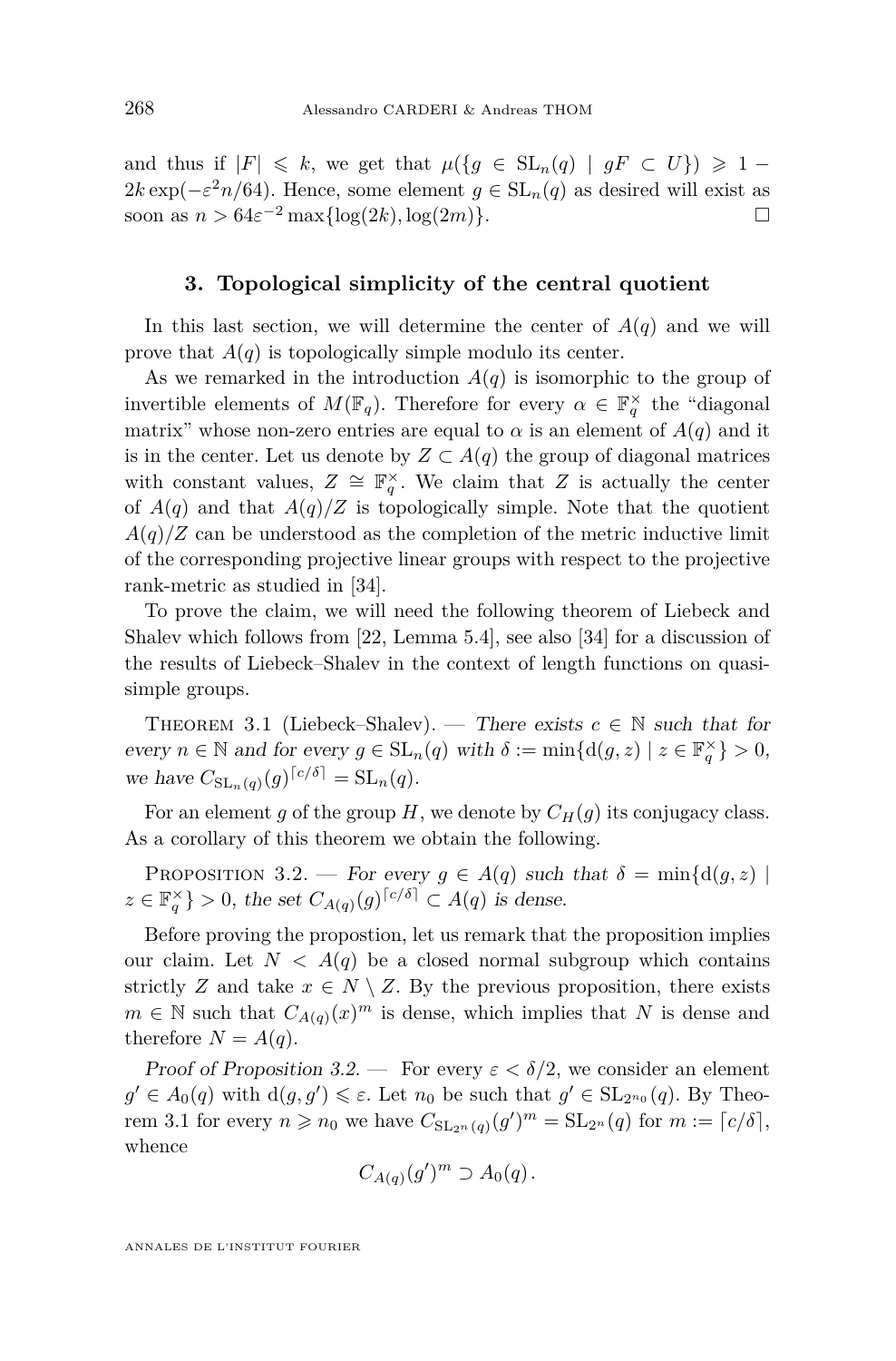This means that for any element  $k \in A(q)$ , there exist  $h_1, \ldots, h_m \in A(q)$ such that

$$
d(h_1g'h_1^{-1}\dots h_mg'h_m^{-1},k)\leq \varepsilon.
$$

Since the rank-metric is bi-invariant we obtain that

$$
d(h_1g'h_1^{-1}\dots h_mg'h_m^{-1},h_1gh_1^{-1}\dots h_mgh_m^{-1}) \leqslant m\,d(g,g'),
$$

which implies that  $d(C_{A(q)}(g)^m, k) \leqslant (m+1)\varepsilon$ .

Remark 3.3. – Since the center of  $A(q)$  is  $Z = \mathbb{F}_q^{\times}$ , we can conclude that  $A(q)$  is isomorphic to  $A(q')$  if and only if  $q = q'$ . One could ask also if the quotient group  $A(q)/Z$  depends on q. The question seems harder, but one can study centralizer of elements in  $A(q)/Z$  as in [\[36\]](#page-17-2) to deduce that this group depends at least on the characteristic of the field.

#### **4. On** 1**-discrete subgroups of** *A*(*q*)

<span id="page-13-1"></span>In this section we want to study discrete subgroups of  $A(q)$ . In fact, we will focus on subgroups  $\Gamma \subset A(q)$  so that  $d(1, g) = 1$  for all non-identity elements of Γ. We call such a subgroup 1-discrete in the metric group  $(A(q), d)$ . Since the diameter of  $(A(q), d)$  is equal to 1, 1-discrete subgroups should play a special role in the study of the metric group  $(A(q), d)$ . Let us start with amenable groups.

<span id="page-13-0"></span>PROPOSITION  $4.1.$  — Every countable amenable group is isomorphic to a 1-discrete subgroup of *A*(*q*).

Proof. — Let  $\Gamma$  be a countable amenable group and suppose at first that there is a sequence of Følner sets  $(F_n)$  such that  $F_{n+1} = F_n D_n$  where  $D_n \subset \Gamma$  is a finite subset, so that the family  $\{F_nc \mid c \in D_n\}$  consists of pairwise disjoint subsets. For every  $h \in \Gamma$  and  $n \in \mathbb{N}$ , we define  $L_n^h :=$  ${g \in F_n \mid hg \subset F_n}$  and we observe that for every  $\varepsilon > 0$  and  $h \in \Gamma$ , there exists  $N \in \mathbb{N}$  such that for every  $n \geq N$ , we have  $|L_n^h| > (1 - \varepsilon)|F_n|$ . We define elements  $h_n \in M_{|F_n|}(\mathbb{F}_q)$  as the usual action by permutation on the left on  $L_n^h$  and 0 on the complement. It is now easy to observe that  $(h_n)_n$  is a Cauchy sequence for every  $h \in \Gamma$  and hence we can define a maximal discrete embedding of  $\Gamma$  into the group of invertible elements of the completion of the inductive limit of matrices of size  $|F_n|$ , which as explained in the introduction, by the result of Halperin [\[18\]](#page-16-1), is isomorphic to  $A(q)$ .

For a general countable amenable group we will use Ornstein–Weiss theory [\[27\]](#page-16-18). In fact the proposition follows from a similar argument using as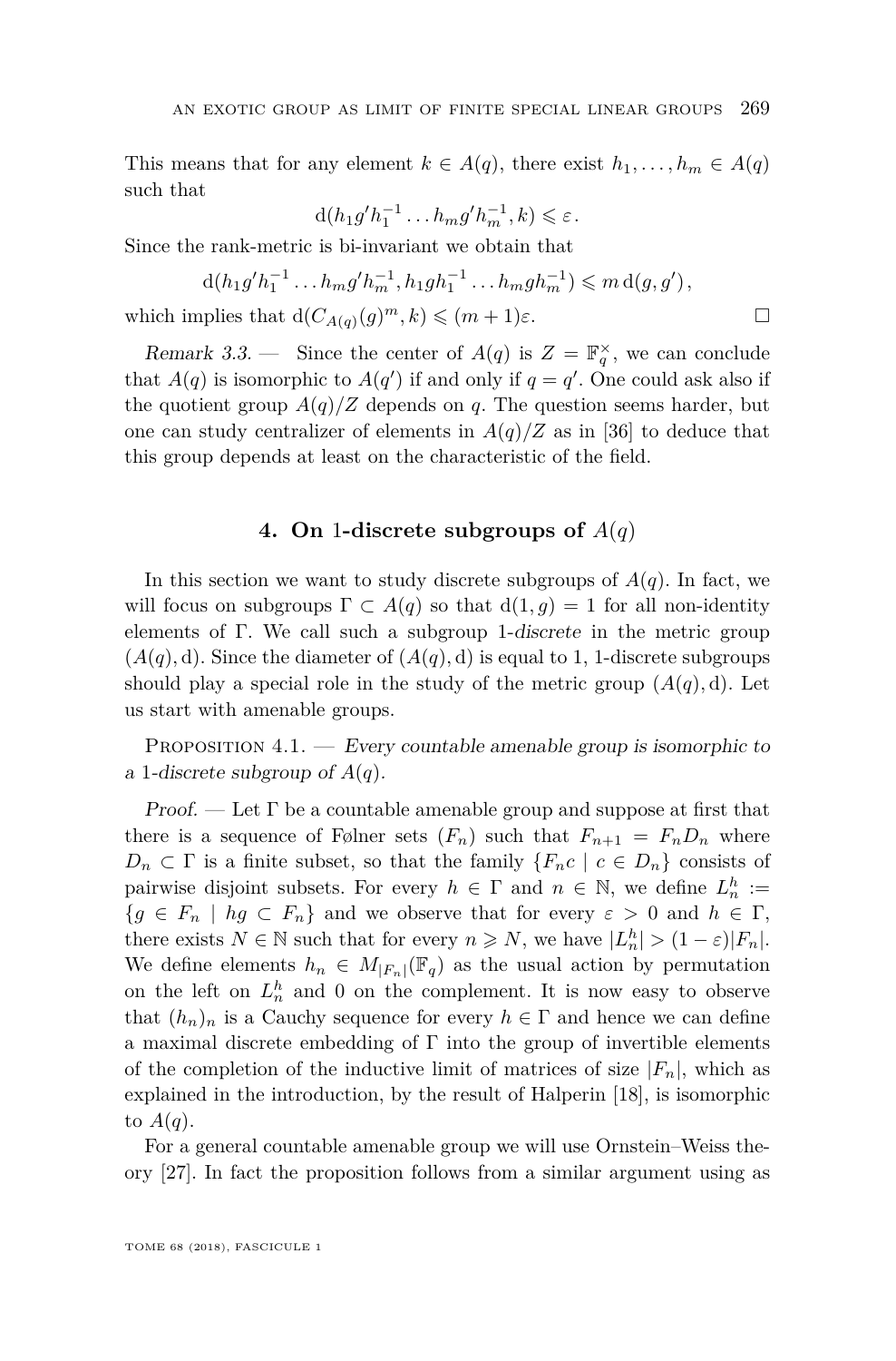Følner sets which are quasi-tiling [\[27,](#page-16-18) Theorem 6, p. 24]. Or one can also observe that  $A(q)$  contains the inductive limit of symmetric groups which is the full group of the hyperfinite equivalence relation, which by [\[27\]](#page-16-18), contains any amenable group as maximal discrete subgroup.

The aim of this section is to show the following theorem.

<span id="page-14-0"></span>THEOREM 4.2. — If *q* is odd,  $A(q)$  contains a non-abelian free group as a 1-discrete subgroup.

Theorem [4.2](#page-14-0) follows form Elek's work [\[9\]](#page-15-7) and [\[10\]](#page-16-19). In fact, Elek showed that any amenable skew-field embeds as a discrete sub-algebra of  $M(\mathbb{F}_q)$ and by [\[16\]](#page-16-20), there exist amenable skew-fields with free subgroups. However we do not need the full strength of Elek's results and we will construct an explicit embedding of a skew-field containing a free group into  $M(\mathbb{F}_q)$ .

Note that the analogous result is not true in the setting of  $II_1$ -factors, i.e., the free group on two generators is not a 1-discrete (which in this case should mean that different group elements are orthogonal with respect to the trace) subgroup of the unitary group of the hyperfinite  $II_1$ -factor. Moreover, the preceding result seems to yield the first example of a discrete non-amenable subgroup of an amenable Polish group, whose topology is given by a bi-invariant metric. It is an open problem, if the free group on two generators (or in fact any discrete non-amenable group) can be a discrete subgroup of the unitary group of the hyperfinite  $II_1$ -factor or the topological full group of the hyperfinite equivalence relation.

The proof of Theorem [4.2](#page-14-0) is based on the following lemma, which is inspired by Elek's canonical rank function (see [\[8\]](#page-15-8)).

<span id="page-14-1"></span>LEMMA 4.3. — Let  $\Gamma$  be a finitely generated amenable group and suppose that there is a sequence of Følner sets  $(F_n)$  such that  $F_{n+1} = F_n D_n$ where  $D_n \subset \Gamma$  is a finite subset. Consider the embedding  $\Phi : \Gamma \to M(\mathbb{F}_q)$ given in Proposition [4.1.](#page-13-0) Then for every element *a* of the group algebra  $\mathbb{F}_q\Gamma$  which is not a zero-divisor, the element  $\Phi(a) \in M(\mathbb{F}_q)$  is invertible.

Proof. — Let us fix a non zero-divisor  $a \in \mathbb{F}_q$ Γ. Let us denote by  $S \subset \Gamma$ the support of *a*. For every *n*, as in Proposition [4.1,](#page-13-0) we define  $L_n^a := \{ g \in$  $F_n \mid S_g \subset F_n$  and we observe that for every  $\varepsilon$ , there exists  $N \in \mathbb{N}$  such that for every  $n \ge N$ , we have  $|L_n^a| > (1 - \varepsilon)|F_n|$ . Observe also that *a* is the limit of the elements  $a_n$  which acts on  $L_n^a$  as left translation. We claim that the vectors  $\{a_n g\}_{g \in L_n^a}$  are linearly independent. In fact if  $g_1, \ldots, g_k \in L_n^a$ and  $\alpha_1, \ldots, \alpha_k \in \mathbb{F}_q$  are such that  $\sum_i a(\alpha_i g_i) = 0$  then  $a(\sum_i \alpha_i g_i) = 0$  and whence *a* is a zero-divisor in  $\mathbb{F}_q\Gamma$ . So the rank of  $a_n$  is at least  $1 - \varepsilon$  and hence the rank of  $a$  is 1 and therefore it is invertible.  $\Box$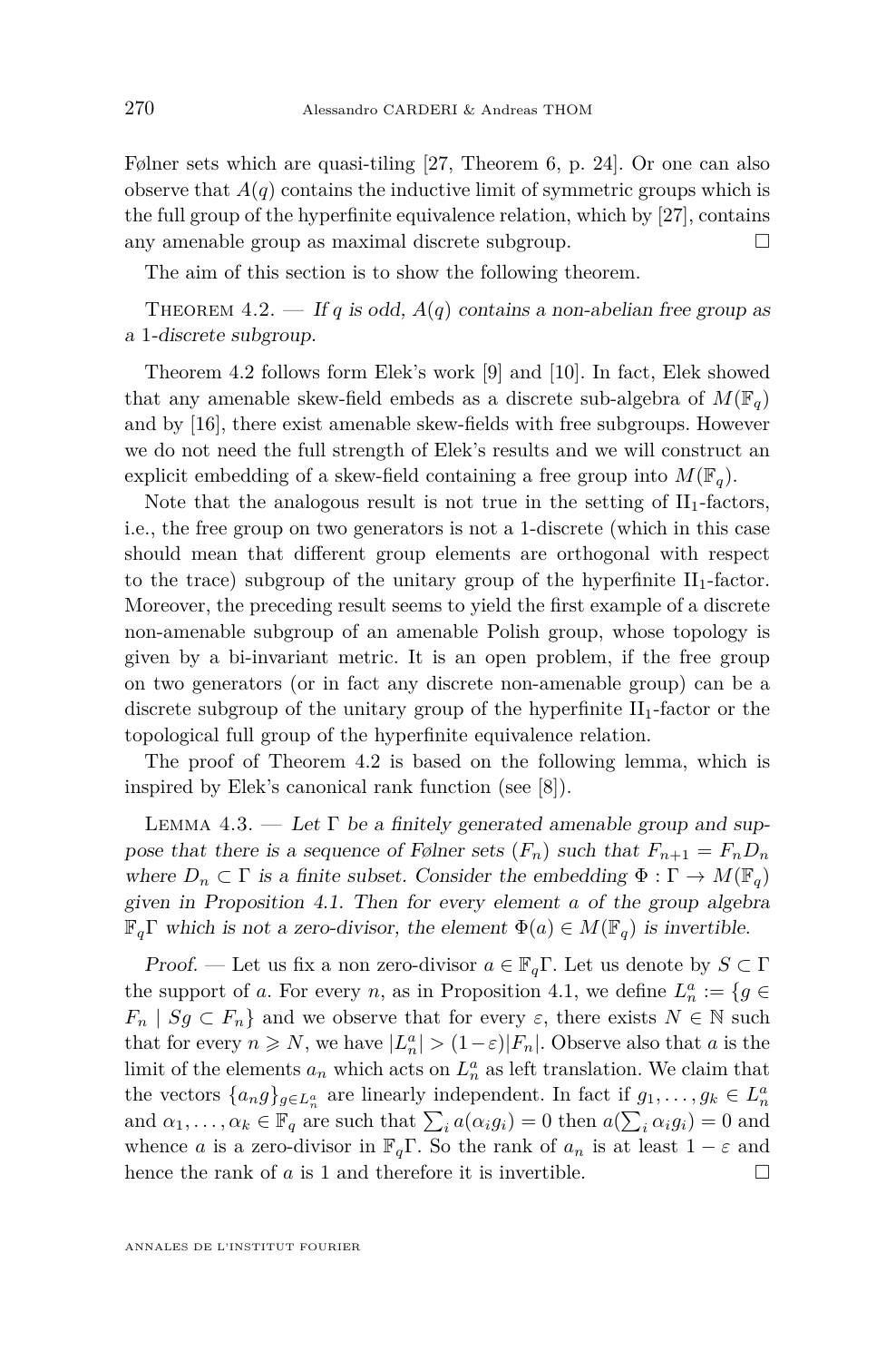Proof of Theorem [4.2.](#page-14-0) — Let  $\Gamma$  be an elementary amenable, torsion free group which satisfies the hypothesis of Lemma [4.3.](#page-14-1) By [\[23,](#page-16-21) Theorem 2.3], every non-zero element of the group algebra F*q*Γ is a not a zero-divisor. By Tamari [\[35,](#page-17-3) Example 8.16], we know that group rings of amenable groups which do not contain zero-divisors satisfy the Ore condition, for more about the Ore localization see [\[33\]](#page-17-4). Hence the Ore completion of F*q*Γ, denoted by  $Q(\mathbb{F}_q\Gamma)$  is a skew-field. Consider the embedding  $\Phi : \Gamma \to M(\mathbb{F}_q)$  defined in Proposition [4.1](#page-13-0) and extend it to F*q*Γ. Observe that by the universality of the Ore completion and by Lemma [4.3,](#page-14-1)  $\Phi$  extends to a map  $\Phi: Q(\mathbb{F}_q\Gamma) \to$  $M(\mathbb{F}_q)$ . When  $\Gamma$  is also nilpotent, for example when  $\Gamma$  is the Heisenberg group,  $Q(\mathbb{F}_q\Gamma)$  has free subgroups by Theorem 5 of [\[16\]](#page-16-20). This concludes the  $\Box$ 

It is plausible that for every maximal discrete embedding of a non amenable group into  $M(\mathbb{F}_q)$  the conclusion of Lemma [4.3](#page-14-1) cannot hold.

**Acknowledgements.** This research was supported by ERC Starting Grant No. 277728 and ERC Consolidator Grant No. 681207. Part of this work was written during the trimester on Random Walks and Asymptotic Geometry of Groups in 2014 at Institute Henri Poincaré in Paris. We are grateful to this institution for its hospitality. We thank Gábor Elek for interesting remarks that led to the results in Section [4.](#page-13-1) We also thank the unknown referee for remarks that improved the exposition.

#### BIBLIOGRAPHY

- <span id="page-15-4"></span>[1] H. Ando & Y. Matsuzawa, "On Polish groups of finite type", Publ. Res. Inst. Math. Sci. **48** (2012), no. 2, p. 389-408.
- <span id="page-15-5"></span>[2] H. ANDO, Y. MATSUZAWA, A. THOM & A. TÖRNQUIST, "Unitarizability, Maurey-Nikishin factorization, and Polish groups of finite type", [https://arxiv.org/abs/](https://arxiv.org/abs/1605.06909v2) [1605.06909v2](https://arxiv.org/abs/1605.06909v2), submitted for publication, 2016.
- <span id="page-15-0"></span>[3] W. Banaszczyk, Additive subgroups of topological vector spaces, Lecture Notes in Mathematics, vol. 1466, Springer, 1991, vi+178 pages.
- <span id="page-15-1"></span>[4] B. BEKKA, P. DE LA HARPE & A. VALETTE, Kazhdan's property (T), New Mathematical Monographs, vol. 11, Cambridge University Press, 2008, xiv+472 pages.
- <span id="page-15-2"></span>[5] P. A. Dowerk & A. Thom, "Bounded Normal Generation and Invariant Automatic Continuity", <https://arxiv.org/abs/1506.08549>, submitted for publication, 2015.
- <span id="page-15-6"></span>[6] ——— , "A new proof of extreme amenability of the unitary group of the hyperfinite II<sup>1</sup> factor", Bull. Belg. Math. Soc. Simon Stevin **22** (2015), no. 5, p. 837-841.
- <span id="page-15-3"></span>[7] A. DUDKO & K. MEDYNETS, "On characters of inductive limits of symmetric groups", J. Funct. Anal. **264** (2013), no. 7, p. 1565-1598.
- <span id="page-15-8"></span>[8] G. Elek, "The rank of finitely generated modules over group algebras", Proc. Am. Math. Soc. **131** (2003), no. 11, p. 3477-3485.
- <span id="page-15-7"></span>[9] ——— , "Infinite dimensional representations of finite dimensional algebras and amenability", <https://arxiv.org/abs/1512.03959v1>, 2015.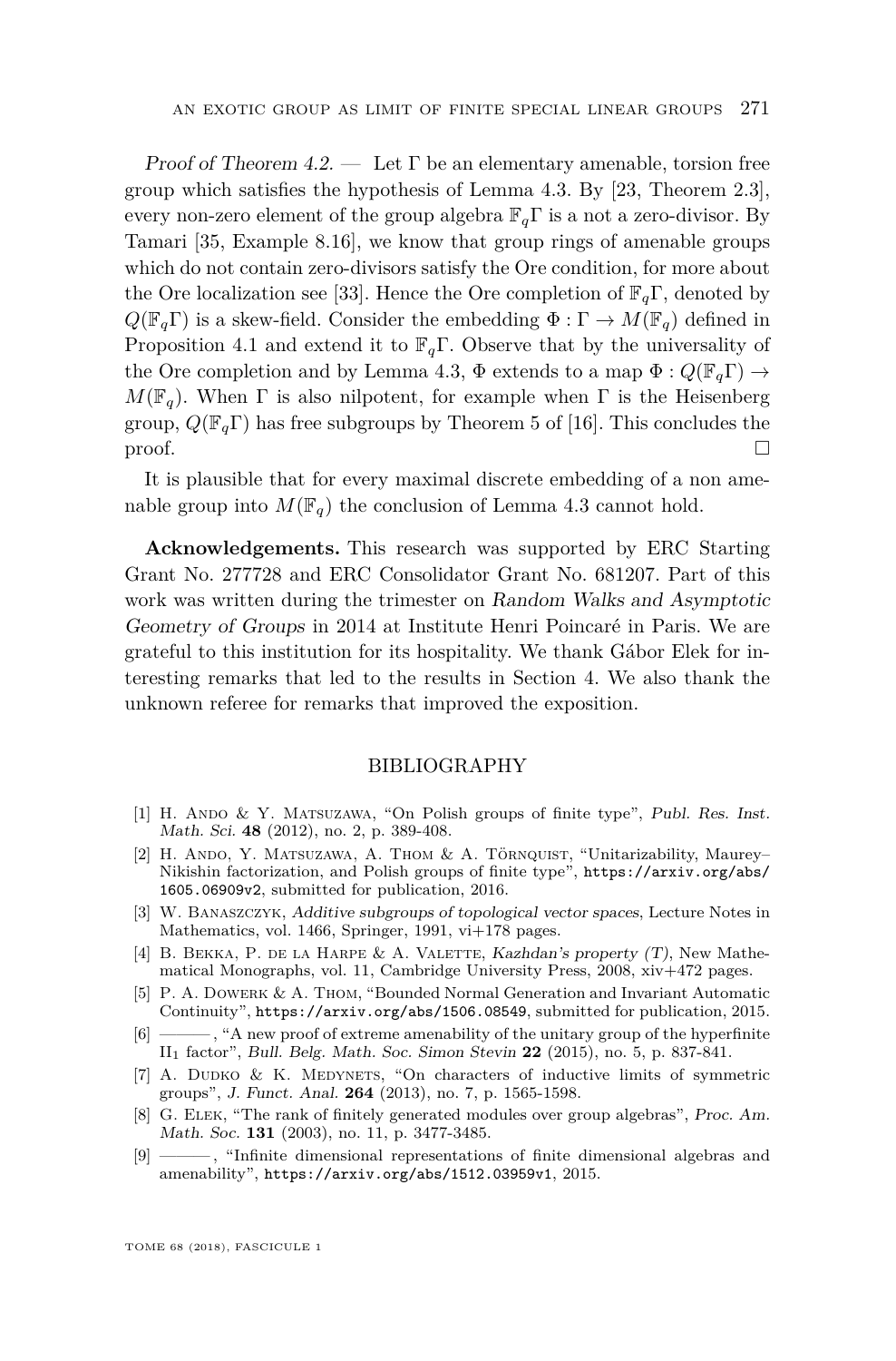- <span id="page-16-19"></span>[10] ——— , "Convergence and limits of linear representations of finite groups", J. Algebra **450** (2016), p. 588-615.
- <span id="page-16-3"></span>[11] J. Galindo, "On unitary representability of topological groups", Math. Z. **263** (2009), no. 1, p. 211-220.
- <span id="page-16-4"></span>[12] S. Gao, "Unitary group actions and Hilbertian Polish metric spaces", in Logic and its applications, Contemporary Mathematics, vol. 380, American Mathematical Society, 2005, p. 53-72.
- <span id="page-16-9"></span>[13] T. Giordano & V. Pestov, "Some extremely amenable groups", C. R., Math., Acad. Sci. Paris **334** (2002), no. 4, p. 273-278.
- <span id="page-16-10"></span>[14] ——— , "Some extremely amenable groups related to operator algebras and ergodic theory", J. Inst. Math. Jussieu **6** (2007), no. 2, p. 279-315.
- <span id="page-16-14"></span>[15] D. Gluck, "Sharper character value estimates for groups of Lie type", J. Algebra **174** (1995), no. 1, p. 229-266.
- <span id="page-16-20"></span>[16] J. Z. Gonçalves, A. Mandel & M. Shirvani, "Free products of units in algebras. I. Quaternion algebras", J. Algebra **214** (1999), no. 1, p. 301-316.
- <span id="page-16-8"></span>[17] M. Gromov, "Asymptotic invariants of infinite groups", in Geometric group theory, Vol. 2 (Sussex, 1991), London Mathematical Society Lecture Note Series, vol. 182, Cambridge University Press, 1993, p. 1-295.
- <span id="page-16-1"></span>[18] I. Halperin, "Von Neumann's manuscript on inductive limits of regular rings", Canad. J. Math. **20** (1968), p. 477-483.
- <span id="page-16-5"></span>[19] W. Herer & J. P. R. Christensen, "On the existence of pathological submeasures and the construction of exotic topological groups", Math. Ann. **213** (1975), p. 203- 210.
- <span id="page-16-12"></span>[20] A. A. KIRILLOV, "Positive-definite functions on a group of matrices with elements from a discrete field", Dokl. Akad. Nauk SSSR **162** (1965), p. 503-505.
- <span id="page-16-15"></span>[21] M. Ledoux, The concentration of measure phenomenon, Mathematical Surveys and Monographs, vol. 89, American Mathematical Society, 2001, x+181 pages.
- <span id="page-16-17"></span>[22] M. W. Liebeck & A. Shalev, "Diameters of finite simple groups: sharp bounds and applications", Ann. Math. **154** (2001), no. 2, p. 383-406.
- <span id="page-16-21"></span>[23] P. A. LINNELL, "Noncommutative localization in group rings", in Non-commutative localization in algebra and topology, London Mathematical Society Lecture Note Series, vol. 330, Cambridge University Press, 2006, p. 40-59.
- <span id="page-16-2"></span>[24] M. G. Megrelishvili, "Reflexively but not unitarily representable topological groups", Topol. Proc. **25** (2000), p. 615-625.
- <span id="page-16-6"></span>[25] ——— , "Every semitopological semigroup compactification of the group *H*+[0*,* 1] is trivial", Semigroup Forum **63** (2001), no. 3, p. 357-370.
- <span id="page-16-0"></span>[26] J. von Neumann, Continuous geometry, Princeton Landmarks in Mathematics, Princeton University Press, 1998, With a foreword by Israel Halperin, xiv+299 pages.
- <span id="page-16-18"></span>[27] D. S. Ornstein & B. Weiss, "Entropy and isomorphism theorems for actions of amenable groups", J. Anal. Math. **48** (1987), p. 1-141.
- <span id="page-16-7"></span>[28] V. Pestov, Dynamics of infinite-dimensional groups. The Ramsey-Dvoretzky-Milman phenomenon, University Lecture Series, vol. 40, American Mathematical Society,  $2006$ , vii $+192$  pages.
- <span id="page-16-13"></span>[29] J. Peterson & A. Thom, "Character rigidity for special linear groups", J. Reine Angew. Math. **716** (2016), p. 207-228.
- <span id="page-16-11"></span>[30] S. Popa & M. Takesaki, "The topological structure of the unitary and automorphism groups of a factor", Commun. Math. Phys. **155** (1993), no. 1, p. 93-101.
- <span id="page-16-16"></span>[31] F. M. Schneider & A. Thom, "On Følner sets in topological groups", [https:](https://arxiv.org/abs/1608.08185) [//arxiv.org/abs/1608.08185](https://arxiv.org/abs/1608.08185), submitted for publication, 2016.